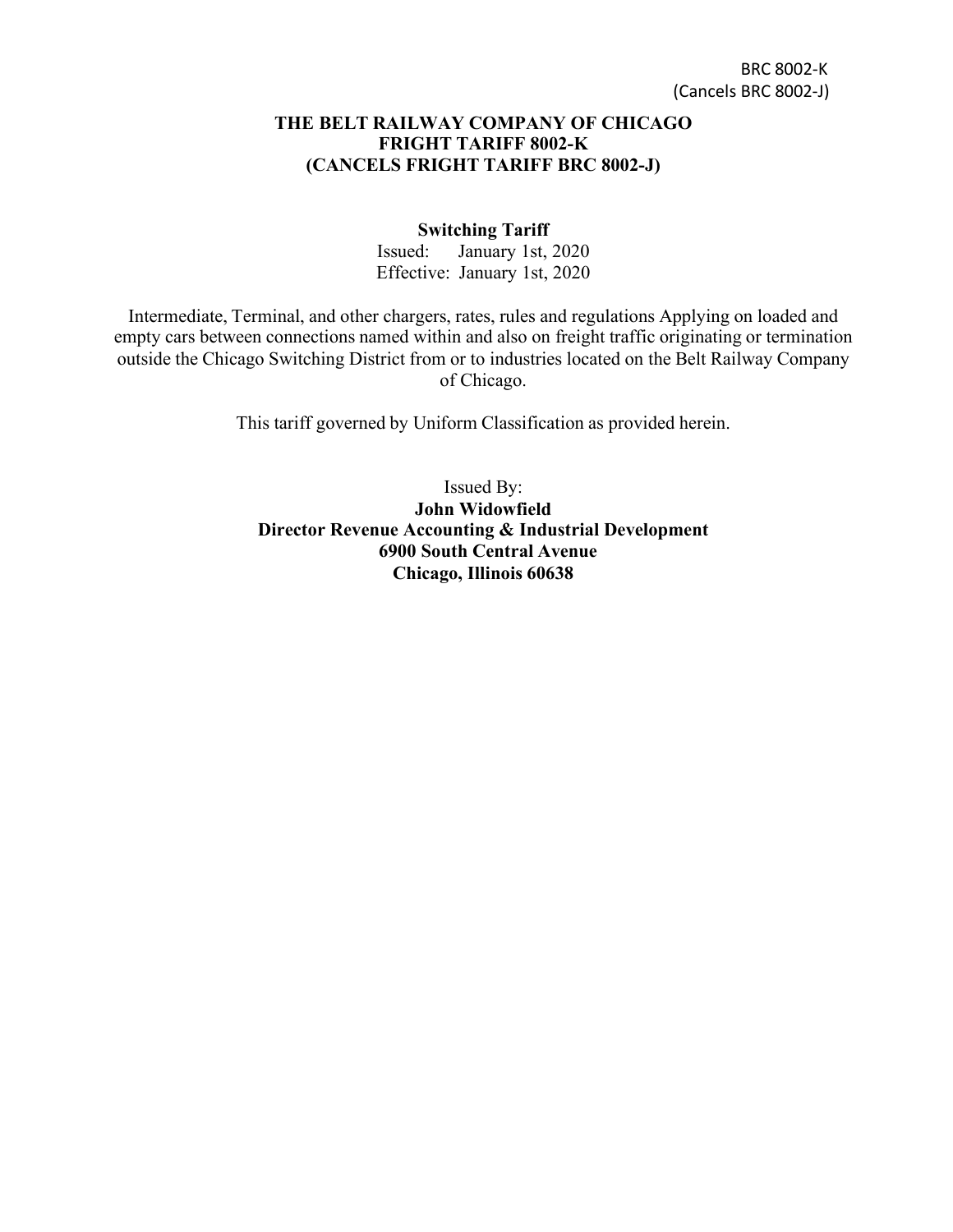# Rules and Other Governing Provisions

# GENERAL RULES AND REGULATIONS

| <b>ITEM</b>    | <b>SUBJECT</b>                            | <b>APPLICATION</b>                                                                                                        |  |  |  |
|----------------|-------------------------------------------|---------------------------------------------------------------------------------------------------------------------------|--|--|--|
|                | <b>VOLUME</b>                             | Volume Incentive Intermediate Switch Rates for traffic                                                                    |  |  |  |
| 1              | <b>INCENTIVE</b>                          | moving through the Chicago Gateway. The daily average car                                                                 |  |  |  |
|                | <b>SWITCH RATES</b>                       | count will be calculated on the basis of each calendar month.                                                             |  |  |  |
|                | <b>CLEARING</b>                           | (Total Clearing Connection Traffic ÷ Days In The Month)                                                                   |  |  |  |
|                | <b>CONNECTION</b>                         | Clearing Connection Traffic is defined as traffic delivered to                                                            |  |  |  |
|                | <b>TRAFFIC</b>                            | the BRC at Clearing Yard by an inbound carrier for an                                                                     |  |  |  |
|                |                                           | outbound carrier. Auto Carriers / Racks, Dangerous                                                                        |  |  |  |
|                |                                           | Explosive - Radioactive - TIH, Hazardous (Non-TIH),                                                                       |  |  |  |
|                |                                           | Dimensional, Do Not Hump, Locomotives, Passenger Cars,                                                                    |  |  |  |
|                |                                           | Perishable, Intermodal TOFC/COFC, cars received from                                                                      |  |  |  |
|                |                                           | intermediate switch carriers (i.e. CRL, IHB, Etc.) and BRC                                                                |  |  |  |
|                |                                           | Industry Traffic are not subject to volume incentive rates.                                                               |  |  |  |
|                | <b>OUTSIDE</b>                            | Cars Interchanged at a location other than Clearing Yard.                                                                 |  |  |  |
| $\overline{2}$ | <b>CLEARING</b>                           | Cars will not qualify for volume incentive rates.                                                                         |  |  |  |
|                | <b>TRAFFIC</b>                            |                                                                                                                           |  |  |  |
|                | <b>CAR HIRE ON</b>                        | Any car delivered to BRC which is found to be "bad order"                                                                 |  |  |  |
| $\overline{4}$ | <b>CARS RECEIVED</b>                      | shall remain in the car hire account of the delivering carrier,                                                           |  |  |  |
|                | <b>IN BAD ORDER</b>                       | regardless of car mark, until repaired and subsequently                                                                   |  |  |  |
|                |                                           | classified for appropriate outbound dispatchment.                                                                         |  |  |  |
| 5              | <b>DESCRIPTION OF</b>                     | The term "Uniform Classification" when used herein means                                                                  |  |  |  |
|                | <b>GOVERNING</b><br><b>CLASSIFICATION</b> | UFC 6000 Series, issued by Uniform Classification                                                                         |  |  |  |
|                | <b>SELECTIVE RATE</b>                     | Committee, Agent.                                                                                                         |  |  |  |
| 9              | <b>INCREASE</b>                           | (1) Charges published in this tariff have not increased unless<br>otherwise indicated.                                    |  |  |  |
|                |                                           |                                                                                                                           |  |  |  |
|                |                                           | For rules and regulations governing the transportation of<br>explosives, TIH, radioactive and other dangerous articles by |  |  |  |
| 10             | EXPLOSIVES, TIH,                          | freight, also specifications for shipping containers and                                                                  |  |  |  |
|                | <b>DANGEROUS AND</b>                      | restrictions governing the acceptance and transportation of                                                               |  |  |  |
|                | <b>RADIOACTIVE</b>                        | explosives and other dangerous articles, see Freight Tariff                                                               |  |  |  |
|                | <b>ARTICLES</b>                           | BOE 6000 Series. Cars will not qualify for volume incentive                                                               |  |  |  |
|                |                                           | rates.                                                                                                                    |  |  |  |
|                | <b>HAZARDOUS</b>                          |                                                                                                                           |  |  |  |
| 11             | (NON-RSSM)                                | Loaded Non-RSSM cars with STCC's ranging 4800000 thru                                                                     |  |  |  |
|                | <b>SHIPMENTS</b>                          | 4999999. Cars will not qualify for volume incentive rates.                                                                |  |  |  |
|                | <b>REFERENCE TO</b>                       | When reference is made in this tariff to tariffs, items, notes,                                                           |  |  |  |
| 15             | TARIFFS, ITEMS,                           | rules, etc., such references are continuous and include                                                                   |  |  |  |
|                | NOTES, RULES,                             | supplements to and successive issues of such tariffs and                                                                  |  |  |  |
|                | ETC.                                      | reissues of such items, notes, rules, etc.                                                                                |  |  |  |
|                | <b>TERMINAL</b>                           | Shipments made under the charges contained in this tariff are                                                             |  |  |  |
| 20             | PRIVILEGES OR                             | entitled also to terminal services and privileges, and are                                                                |  |  |  |
|                | <b>SERVICES</b>                           | subject to the charges, allowances, rules and regulations                                                                 |  |  |  |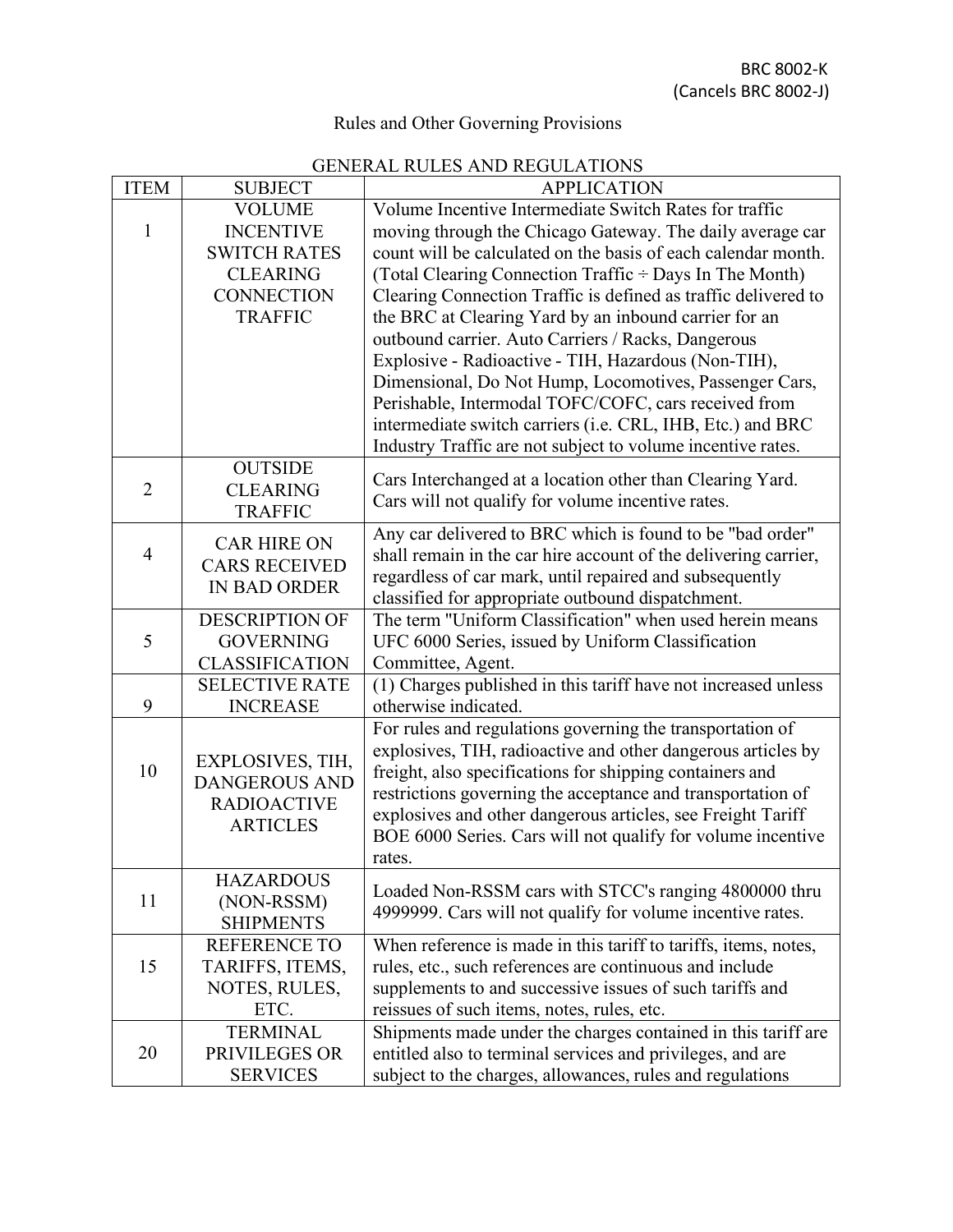|    |                                                                                                  | legally applicable thereto, as provided in separately<br>published, lawfully filed tariffs.                                                                                                                                                                                                                                                                                                                                                      |  |  |  |  |
|----|--------------------------------------------------------------------------------------------------|--------------------------------------------------------------------------------------------------------------------------------------------------------------------------------------------------------------------------------------------------------------------------------------------------------------------------------------------------------------------------------------------------------------------------------------------------|--|--|--|--|
|    |                                                                                                  |                                                                                                                                                                                                                                                                                                                                                                                                                                                  |  |  |  |  |
|    |                                                                                                  | <b>EXCEPTION</b>                                                                                                                                                                                                                                                                                                                                                                                                                                 |  |  |  |  |
|    |                                                                                                  | When provisions of this tariff specifically provide any such<br>charge, allowance, rule or regulation, corresponding or<br>conflicting provisions in such separate tariffs will not apply.                                                                                                                                                                                                                                                       |  |  |  |  |
| 25 | NON-<br><b>APPLICATION OF</b><br><b>TRANSIT</b>                                                  | Transit will not be allowed in connection with charges in this<br>tariff.                                                                                                                                                                                                                                                                                                                                                                        |  |  |  |  |
| 30 | <b>CAPACITIES AND</b><br><b>DIMENSIONS OF</b><br><b>CARS</b>                                     | For marked capacities, length, dimensions and cubic<br>capacities of cars, see the Official Railway Equipment<br>Register, RER 6411 Series, issued by the R.E.R. Publishing<br>Corporation, Agent.                                                                                                                                                                                                                                               |  |  |  |  |
| 35 | <b>NATIONAL</b><br><b>SERVICE ORDER</b><br><b>TARIFF</b>                                         | This tariff, including supplements thereto, is subject to<br>provisions of various Interstate Commerce Commission<br>Service Orders and General Permits as shown in NSO 6100<br>Series.                                                                                                                                                                                                                                                          |  |  |  |  |
| 40 | <b>DEFINITION OF</b><br><b>CHICAGO</b><br><b>SWITCHING</b><br><b>DISTRICT</b>                    | The term "Chicago Switching District" as used in this tariff<br>shall incorporate the Chicago Switching District as defined<br>in the former Western Trunk Lines freight tariff ICC WTL<br>8020 Series. BRC's switch charge will be the responsibility<br>of the Road Haul carrier into/out of the Chicago Switching<br>District. Cars will not qualify volume incentive rates.                                                                  |  |  |  |  |
| 45 | <b>METHOD OF</b><br><b>CANCELING</b><br><b>ITEMS</b>                                             | As this tariff is supplemented, numbered items with letter<br>suffixes cancel correspondingly numbered items in the<br>original tariff or in a prior supplement. Letter suffixes will be<br>used in alphabetical sequence starting with A. Example: Item<br>100-A cancels Item 100, and Item 200-B cancels Item 200-A<br>in a prior supplement, which in turn canceled Item 200.                                                                 |  |  |  |  |
| 50 | <b>METHOD OF</b><br><b>DENOTING</b><br><b>REISSUED</b><br><b>MATTER IN</b><br><b>SUPPLEMENTS</b> | Matter brought forward without change from one<br>supplement to another will be designated as "Reissued" by a<br>reference mark in the form of a square enclosing a number<br>(or letter and number) being that of the supplement in which<br>the reissued matter first appeared in its currently effective<br>form. To determine its original effective date, consult the<br>supplement in which the reissued matter first became<br>effective. |  |  |  |  |
| 55 | <b>DEMURRAGE</b><br>PLAN AND PRICES                                                              | Shipments transported under this tariff are subject to<br>demurrage charges published in BRC 6004 series,<br>supplements thereto or successive issues thereof.                                                                                                                                                                                                                                                                                   |  |  |  |  |
| 60 | <b>ARTICLES ON</b><br><b>WHICH CHARGES</b><br><b>APPLY</b>                                       | All commodities carload.                                                                                                                                                                                                                                                                                                                                                                                                                         |  |  |  |  |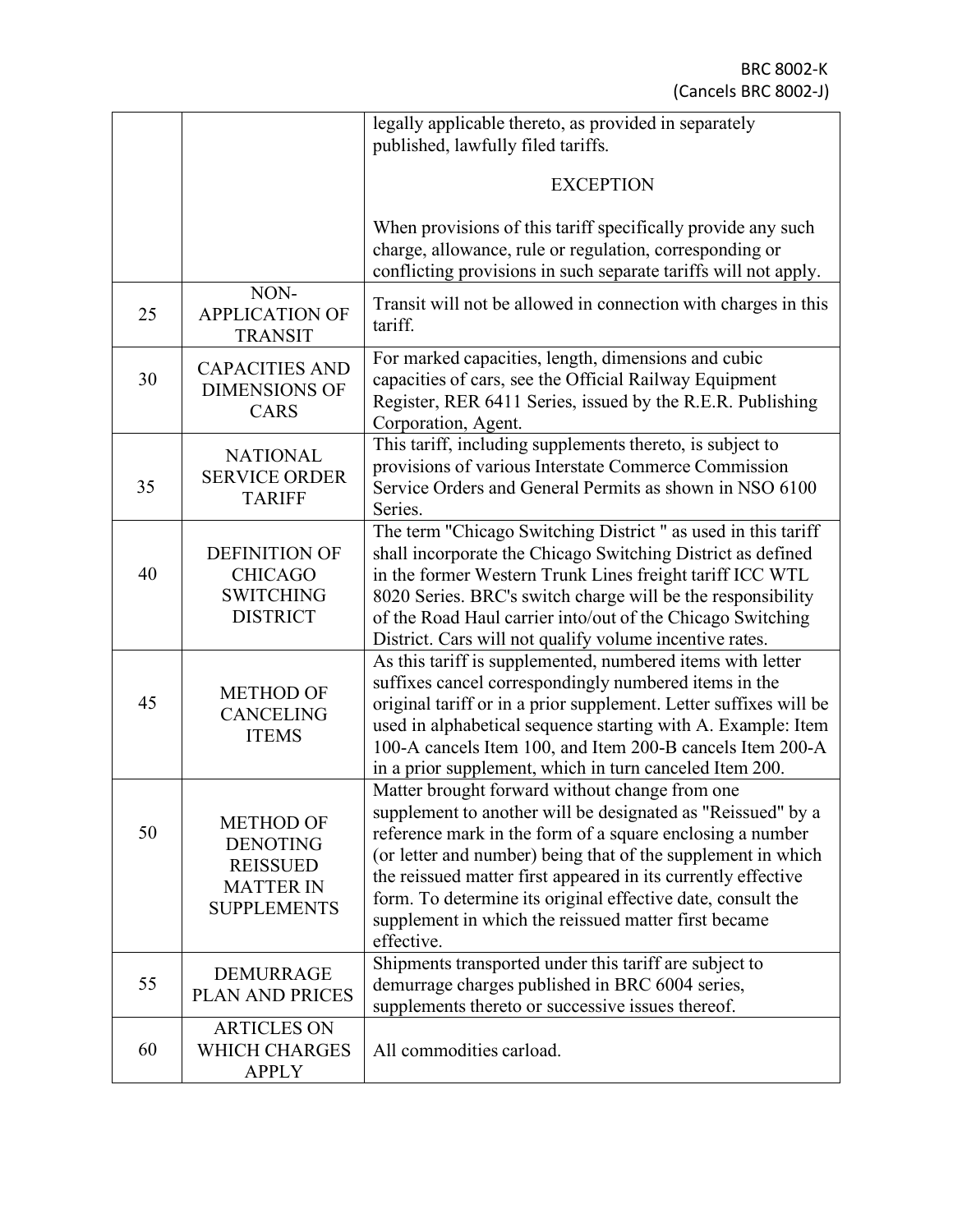| 65 | <b>LIST OF</b><br><b>INDUSTRIES</b>                                   | 1. For list of Industries located on the Belt Railway<br>Company of Chicago, refer to Section Four of this tariff.<br>2. When changes occur in the corporations, firms or<br>individuals using industry tracks, this issue will be corrected<br>as soon as practicable, but until such correction is made the<br>same charge will apply as for the industry previously using<br>the same track. In case of location of a new industry, if<br>switching service has been arranged for by the Belt Railway<br>Company of Chicago and the cars are offered for movement<br>before such industry is added to this tariff, the charge<br>authorized from or to the Belt Railway Company of Chicago<br>zone in which the new industry is located will apply.                                                                                                                                                                                                                        |  |  |  |
|----|-----------------------------------------------------------------------|-------------------------------------------------------------------------------------------------------------------------------------------------------------------------------------------------------------------------------------------------------------------------------------------------------------------------------------------------------------------------------------------------------------------------------------------------------------------------------------------------------------------------------------------------------------------------------------------------------------------------------------------------------------------------------------------------------------------------------------------------------------------------------------------------------------------------------------------------------------------------------------------------------------------------------------------------------------------------------|--|--|--|
| 70 | <b>HANDLING OF</b><br><b>LIVESTOCK</b>                                | The Belt Railway Company of Chicago does not have<br>facilities for feeding, watering or resting Livestock and will<br>only accept shipments of Livestock when advance<br>arrangements have been made through the Office of the<br>General Manager Transportation.                                                                                                                                                                                                                                                                                                                                                                                                                                                                                                                                                                                                                                                                                                            |  |  |  |
| 73 | <b>AUTO CARRIERS</b><br><b>AND RACKS "V"</b><br><b>TYPE EQUIPMENT</b> | Loaded auto carriers and racks interchanged at the BRC.<br>Cars will not qualify for volume incentive rates.                                                                                                                                                                                                                                                                                                                                                                                                                                                                                                                                                                                                                                                                                                                                                                                                                                                                  |  |  |  |
| 75 | TOFC/COFC<br>SERVICE "P,Q,S"<br><b>TYPE EQUIPMENT</b>                 | 1. Trailers or containers on a flat car, TOFC or COFC, will<br>be considered a loaded freight car for revenue billing<br>purposes whether the trailer or container is loaded or empty.<br>2. When flat cars are coupled in an articulated fashion, each<br>platform of the articulated equipment will be considered as a<br>separate car for revenue billing purposes. Cars will not<br>qualify for volume incentive rates.                                                                                                                                                                                                                                                                                                                                                                                                                                                                                                                                                   |  |  |  |
| 80 | <b>APPLICATION OF</b><br><b>CHARGES</b>                               | Section One charges apply on all traffic handled in terminal<br>switching service between industries or team tracks located<br>on The Belt Railway Company of Chicago and connecting<br>lines, where the origin or destination is beyond the Chicago<br>Switching District. (See Notes 1, 2 and 5).<br>Section Two charges apply on all traffic, loaded or empty,<br>handled in intermediate service between connections. (See<br>Notes 3, 4 and 5.)<br>Note 1.-Applies only on traffic where the thru rate makes<br>provision for absorption, in whole or in part, of the terminal<br>switching charges named herein. Any portion of these<br>charges which are not absorbed will be in addition to the thru<br>rate and accrue solely to the Belt Railway Company of<br>Chicago.<br>Note 2.-Provisions of this tariff do not apply in connection<br>with traffic moving on rates which do not provide for any<br>absorption of the terminal switching charges named herein. |  |  |  |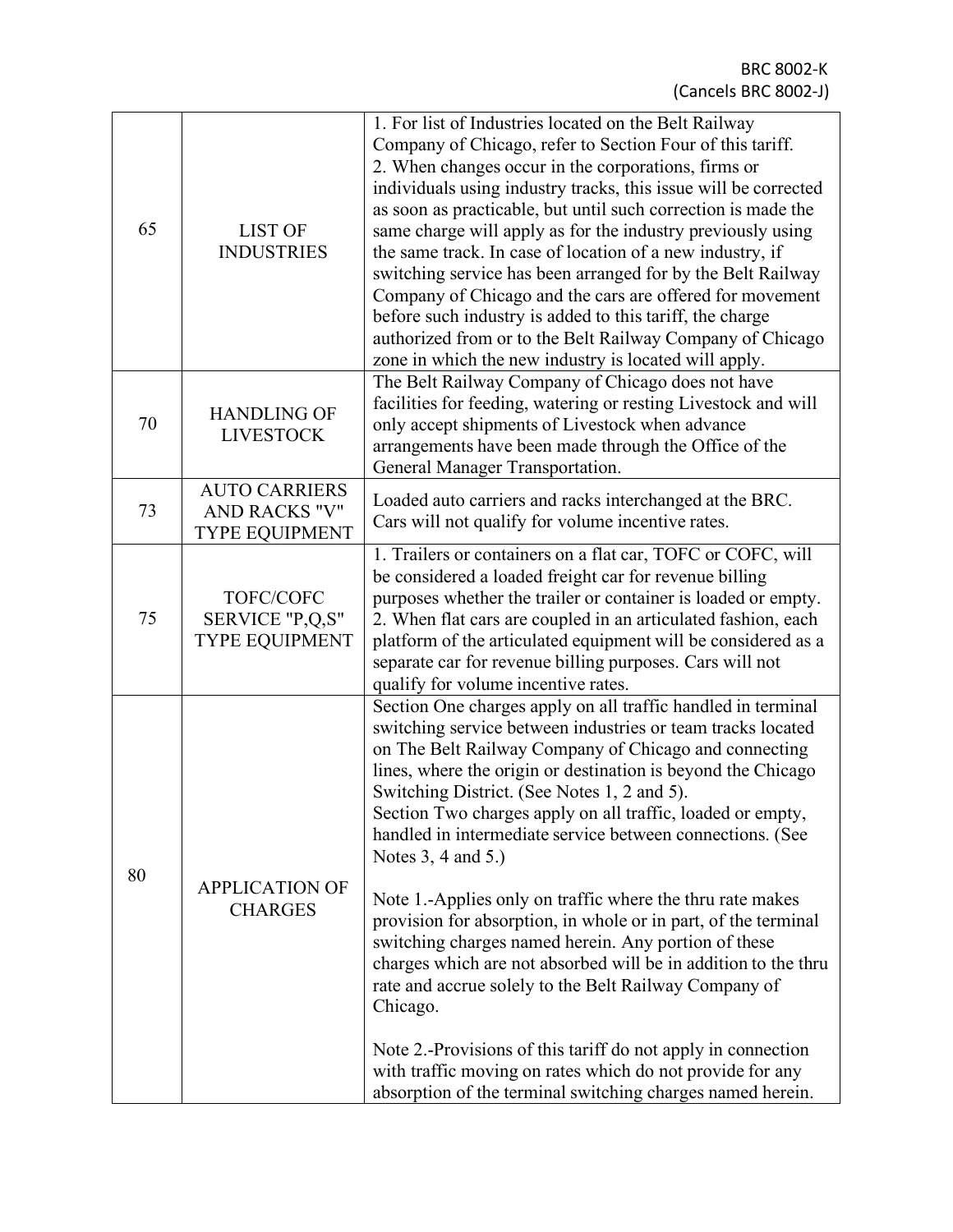|     |                                                                                                                     | In such instances, switching charges as provided in other<br>tariffs lawfully on file with the STB will apply, and will be<br>in addition to the thru rate.                                                                                                                                                                                                                                                                                                                                                                                                                                                                                                                                                                          |
|-----|---------------------------------------------------------------------------------------------------------------------|--------------------------------------------------------------------------------------------------------------------------------------------------------------------------------------------------------------------------------------------------------------------------------------------------------------------------------------------------------------------------------------------------------------------------------------------------------------------------------------------------------------------------------------------------------------------------------------------------------------------------------------------------------------------------------------------------------------------------------------|
|     |                                                                                                                     | Note 3.-Charges for intermediate service, on traffic<br>originating beyond and destined beyond the Chicago<br>Switching District, will be paid by the connecting line<br>delivering the car to the Belt Railway Company of Chicago.                                                                                                                                                                                                                                                                                                                                                                                                                                                                                                  |
|     |                                                                                                                     | Note 4.-For traffic originating at or destined to points within<br>the Chicago Switching District where the Belt Railway<br>Company of Chicago is the intermediate carrier, the road<br>haul carrier shall assume intermediate switching charge of<br>the Belt Railway Company of Chicago for handling the<br>loaded car and shall reimburse terminal carrier for switching<br>charge paid to the Belt Railway Company of Chicago for<br>handling the car when returned empty to the Belt Railway<br>Company of Chicago by terminal carrier, if the car is<br>actually returned by the Belt Railway Company of Chicago<br>to delivering road haul carrier, delivered to owner railroad,<br>or other railroad under proper authority. |
|     |                                                                                                                     | Note 5.-The level of applicable charges will be that which is<br>in effect on the date of interchange.                                                                                                                                                                                                                                                                                                                                                                                                                                                                                                                                                                                                                               |
| 85  | <b>SCRAP</b><br><b>AUTOMOBILE</b><br><b>BODIES</b>                                                                  | Rates provided for in this tariff will not apply on Scrap<br>Automobile Bodies, crushed flat, loose or in bundles, loaded<br>on flat cars.                                                                                                                                                                                                                                                                                                                                                                                                                                                                                                                                                                                           |
| 90  | <b>HOT METAL OR</b><br><b>LADLE CARS</b>                                                                            | Movements of hot metal or ladle cars over the Belt Railway<br>Company of Chicago rails will be handled only when<br>advance arrangements have been made through the General<br>Manager Transportation.                                                                                                                                                                                                                                                                                                                                                                                                                                                                                                                               |
| 95  | <b>SHIPMENTS</b><br><b>REQUIRING TWO</b><br>OR MORE CARS                                                            | Shipments requiring two or more cars for their transportation<br>will be charged for at charges named for each car. (See<br>Exception). EXCEPTION - idler cars, see Items 1004, 1005,<br>and 1006.                                                                                                                                                                                                                                                                                                                                                                                                                                                                                                                                   |
| 100 | <b>CIRCUS TRAINS</b>                                                                                                | Circus Trains moving over the Belt Railway Company of<br>Chicago rails will be handled only when advance<br>arrangements have been made through the General Manager<br>Transportation.                                                                                                                                                                                                                                                                                                                                                                                                                                                                                                                                               |
| 105 | <b>CHARGES ON</b><br><b>CARS RECEIVED</b><br><b>WITHOUT</b><br><b>NECESSARY</b><br><b>FORWARDING</b><br><b>DATA</b> | When a car, empty or loaded, is received from a connecting<br>line without necessary data for forwarding (See Note 1), and<br>must be classified to a hold track, a \$144.00 penalty charge<br>will be assessed against that delivering carrier (See Note 2).<br>In addition, a \$40.00 holding charge will be assessed against<br>the delivering carrier for each day, or fraction thereof, the<br>car, empty or loaded, is held from the first 12:01 AM                                                                                                                                                                                                                                                                            |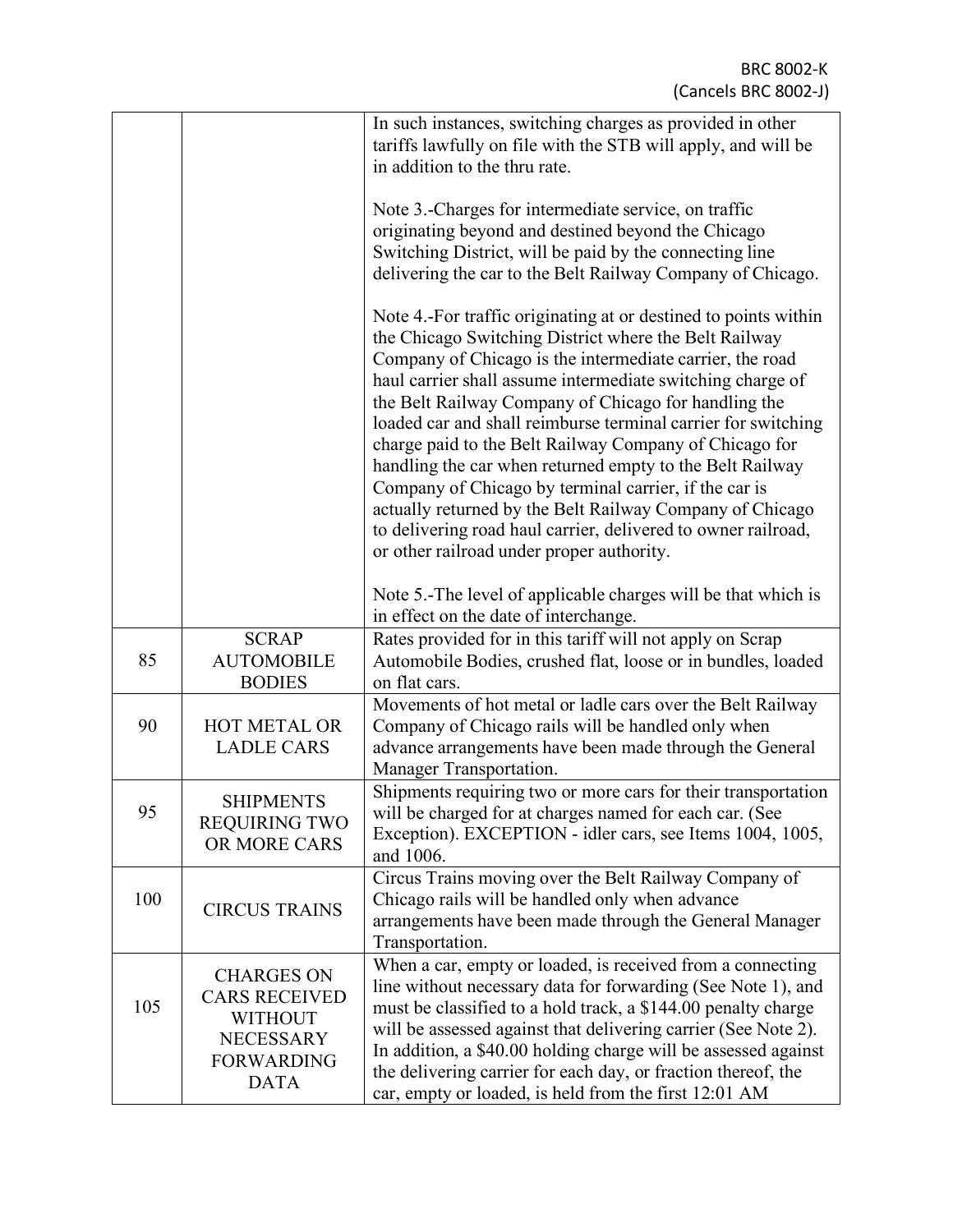|     |                                                                                                                                                            | following telephone or telegraphic notification until<br>disposition is furnished by the delivering carrier.                                                                                                                                                                                                                                                                                                                                                                                                                        |
|-----|------------------------------------------------------------------------------------------------------------------------------------------------------------|-------------------------------------------------------------------------------------------------------------------------------------------------------------------------------------------------------------------------------------------------------------------------------------------------------------------------------------------------------------------------------------------------------------------------------------------------------------------------------------------------------------------------------------|
|     |                                                                                                                                                            | Note 1: The character of the necessary data will be<br>determined by the BRC in accordance with the conditions of<br>its service.                                                                                                                                                                                                                                                                                                                                                                                                   |
|     |                                                                                                                                                            | Note 2: On a railroad owned car for which the Belt Railway<br>Company of Chicago is responsible to car owner for car hire<br>charges, an additional charge of \$28.00 per day will be<br>assessed against the delivering road for each day, or fraction<br>thereof, the car is held from date of receipt to date<br>disposition is received plus a maximum of two additional<br>days, if required to deliver car to a road within the Chicago<br>Switching District.                                                                |
| 110 | <b>CHARGES ON</b><br><b>CARS HELD FOR</b><br><b>TRANSFER OR</b><br><b>ADJUSTMENT</b>                                                                       | When a car, empty or loaded, is received from a connecting<br>line and is subsequently held for transfer or adjustment of<br>lading, a switching charge of \$144.00 per car will be<br>assessed against the delivering carrier. On a railroad owned<br>car for which the Belt Railway Company of Chicago is<br>responsible for car hire charges, an additional charge of<br>\$28.00 per day will be assessed for each day, or fraction<br>thereof, car is held from date of receipt to date transfer or<br>adjustment is completed. |
| 115 | <b>ITEMS AND/OR</b><br>PROVISIONS NOT<br><b>BROUGHT</b><br><b>FORWARD</b>                                                                                  | Items and/or provisions previously shown and not brought<br>forward are canceled.                                                                                                                                                                                                                                                                                                                                                                                                                                                   |
|     |                                                                                                                                                            | 1. The BRC will perform an inbound inspection at Clearing<br>on all loaded mechanical refrigerator cars for account of the<br>inbound carrier.                                                                                                                                                                                                                                                                                                                                                                                      |
| 120 | <b>MECHANICAL</b><br><b>REFRIGERATION</b><br><b>SERVICES AT</b><br><b>CLEARING YARD</b>                                                                    | 2. If the mechanical refrigeration inspection indicates that the<br>unit is not operating properly, the car will be set out for<br>refrigeration service, and a \$242.00 switching charge will be<br>assessed against the delivering carrier.<br>Subsequent refrigeration service charges, refueling expenses<br>and/or charges for repairs are in addition, and the<br>responsibility of the delivering carrier.                                                                                                                   |
| 125 | <b>CHARGES ON</b><br><b>CARS DELAYED</b><br><b>AT CLEARING</b><br>YARD DUE TO<br><b>OUTBOUND</b><br><b>CARRIER'S</b><br><b>FAILURE TO</b><br><b>HANDLE</b> | Cars loaded or empty moving outbound to any carrier, which<br>have been pulled to departure tracks will be subject to the<br>penalty charge described herein if cars remain on BRC in<br>excess of 9 hours from the scheduled departure of the<br>carrier's outbound train (see Note).<br>If cars remain on the BRC in excess of 9 hours from                                                                                                                                                                                       |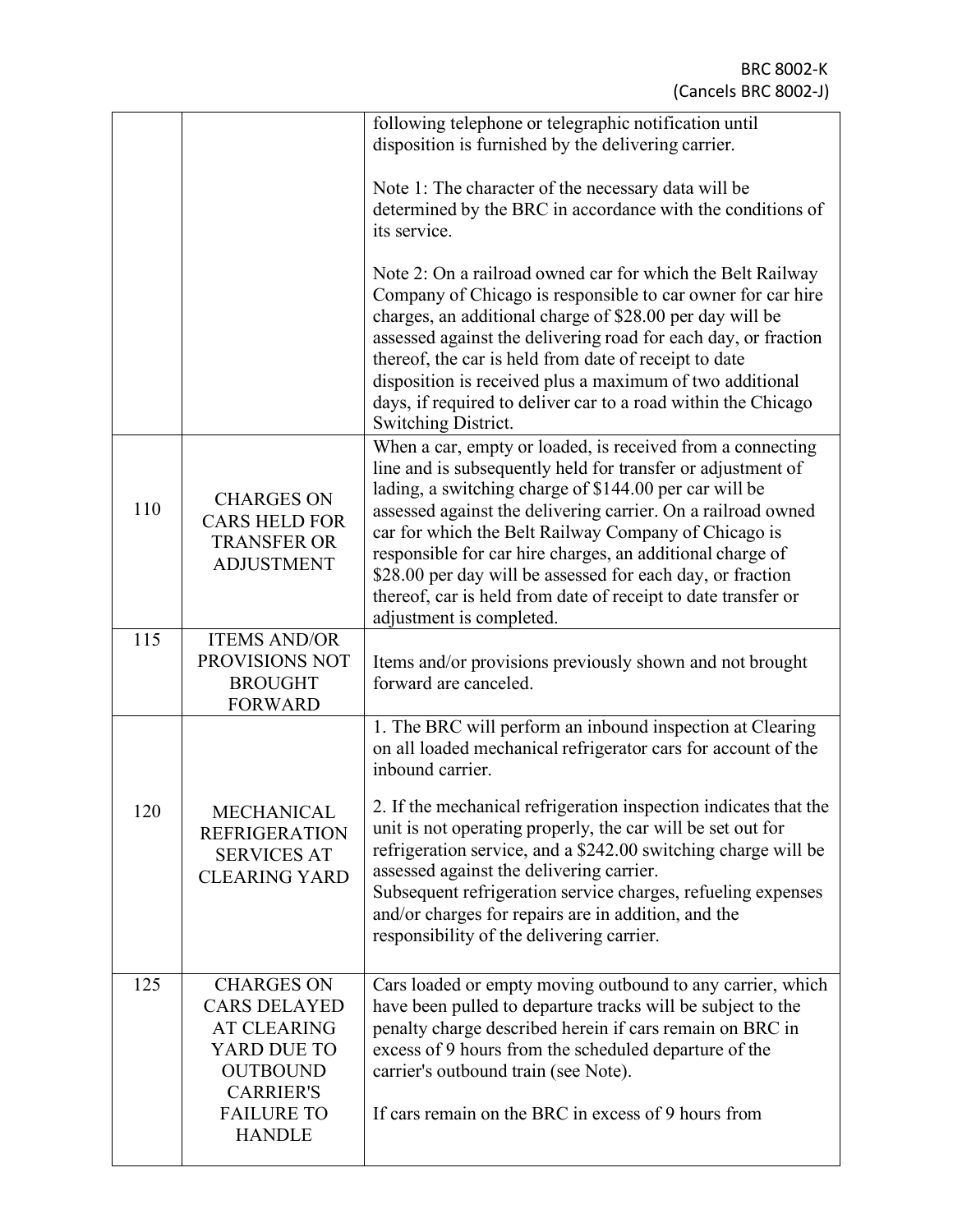|     |                                                                                                                                                                                             | scheduled departure time due to the failure of the outbound<br>carrier to handle from the BRC, cars in that outbound train<br>will be subject to a charge of \$203.00 per car. Thereafter, for<br>every 12 hours which the same cars continue to remain on<br>BRC, all cars in departure status and on classification tracks<br>(with the same block codes) will be subject to additional<br>charges of \$203.00 per car.                                                                                                                                                                                                                                                                                                                                                                                                                                                                                                                                                                                                                                                                                                                                                           |
|-----|---------------------------------------------------------------------------------------------------------------------------------------------------------------------------------------------|-------------------------------------------------------------------------------------------------------------------------------------------------------------------------------------------------------------------------------------------------------------------------------------------------------------------------------------------------------------------------------------------------------------------------------------------------------------------------------------------------------------------------------------------------------------------------------------------------------------------------------------------------------------------------------------------------------------------------------------------------------------------------------------------------------------------------------------------------------------------------------------------------------------------------------------------------------------------------------------------------------------------------------------------------------------------------------------------------------------------------------------------------------------------------------------|
|     |                                                                                                                                                                                             | NOTE: The scheduled departure will be published in General<br>Manager Transportation's notice entitled "Clearing Train<br>Departure Schedule" in effect on the date of departure.                                                                                                                                                                                                                                                                                                                                                                                                                                                                                                                                                                                                                                                                                                                                                                                                                                                                                                                                                                                                   |
| 130 | <b>CHARGES ON</b><br><b>TRAINS IN</b><br><b>THROUGH</b><br><b>MOVEMENT</b><br><b>DELAYED ON BRC</b><br>DUE TO<br><b>RECEIVING</b><br><b>CARRIER'S</b><br><b>FAILURE TO</b><br><b>HANDLE</b> | When carriers use BRC trackage for through movement, with<br>or without power, and two carriers are involved in the<br>handling, trains will be considered on track for the receiving<br>carrier when the delivering carrier terminates movement on<br>BRC track. Delivering carrier is then obligated to notify<br>receiving carrier of locale and time movement terminated. If<br>the train remains on track in excess of 4 hours from delivery<br>time due to the failure of the receiving carrier to handle from<br>the BRC, the train will be interchanged to the BRC and the<br>delivering carrier will be responsible for the applicable<br>intermediate switch charge per car. Thereafter, if the train<br>remains on track in excess of an additional 5 hours, the train<br>will be subject to a charge of \$203.00 per car to be assessed<br>against the receiving carrier. Thereafter, for each hour, or<br>fraction thereof, which the same train continues to remain on<br>track, said train will be subject to additional charges of<br>\$36.00 per car to be assessed against the receiving carrier.<br>This charge is applicable and in addition to all contractual |
| 135 | <b>PULLER SERVICE</b>                                                                                                                                                                       | arrangements.<br>With the concurrence of BRC General Manager<br>Transportation, BRC will provide puller service as agent for<br>the carrier requesting the service, and with full<br>indemnification, where contractual arrangements and<br>physical accessibility permit BRC crew handling.                                                                                                                                                                                                                                                                                                                                                                                                                                                                                                                                                                                                                                                                                                                                                                                                                                                                                        |
| 140 | <b>CHARGE FOR AN</b><br>AIR BRAKE TEST<br>ON TRAINS IN<br><b>THROUGH</b><br><b>MOVEMENT</b>                                                                                                 | When the BRC performs an air brake test per 49 CFR 232 on<br>trains in through movement over BRC trackage, a charge of<br>\$700.00 will be assessed against receiving carrier.<br>This charge is applicable and in addition to all contractual                                                                                                                                                                                                                                                                                                                                                                                                                                                                                                                                                                                                                                                                                                                                                                                                                                                                                                                                      |
| 145 | <b>CHARGES ON</b><br><b>DIMENSIONAL</b><br><b>SHIPMENTS HELD</b><br><b>FOR</b><br><b>MEASUREMENT</b>                                                                                        | arrangements.<br>If a dimensional shipment, at the request of a carrier in the<br>route, is set out and held on BRC for measurement, or<br>remeasurement, a switching charge of \$353.00 per car will<br>be assessed against the carrier requesting the service. Cars                                                                                                                                                                                                                                                                                                                                                                                                                                                                                                                                                                                                                                                                                                                                                                                                                                                                                                               |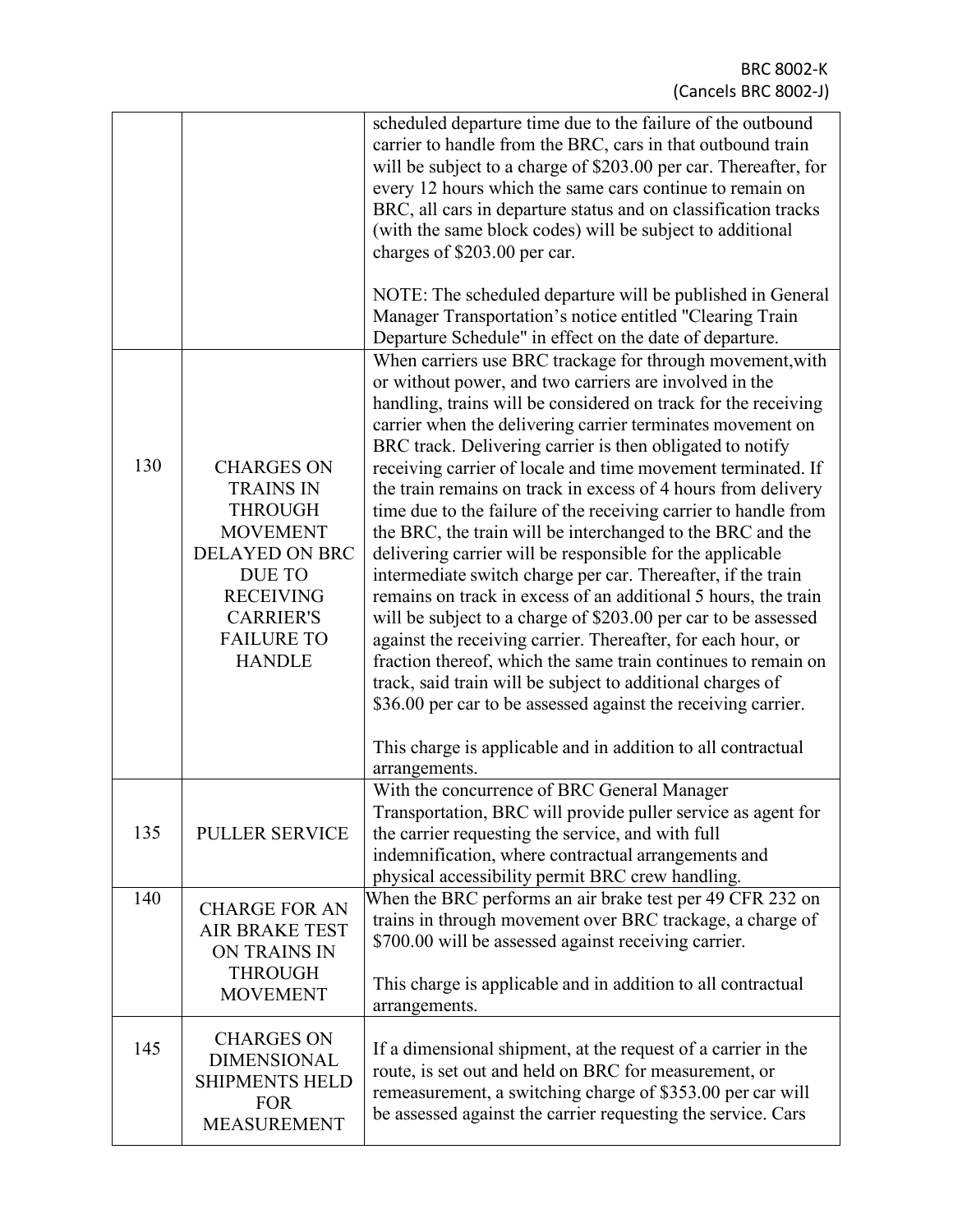|     |                                                          | will not qualify for volume incentive rates.                                                                                                                                                                                                                                                                                                                                                                                                                                                                                                                                                                                                                                                                                                                                                                                                                                                                                                                                                                                                                                                                                                              |
|-----|----------------------------------------------------------|-----------------------------------------------------------------------------------------------------------------------------------------------------------------------------------------------------------------------------------------------------------------------------------------------------------------------------------------------------------------------------------------------------------------------------------------------------------------------------------------------------------------------------------------------------------------------------------------------------------------------------------------------------------------------------------------------------------------------------------------------------------------------------------------------------------------------------------------------------------------------------------------------------------------------------------------------------------------------------------------------------------------------------------------------------------------------------------------------------------------------------------------------------------|
|     |                                                          | Dimensional cars entrained and subsequently switched out<br>due to nonacceptance by the receiving carrier will be<br>assessed a switch charge of \$353.00 per car against the<br>receiving carrier. Cars will not qualify for volume incentive<br>rates.                                                                                                                                                                                                                                                                                                                                                                                                                                                                                                                                                                                                                                                                                                                                                                                                                                                                                                  |
|     |                                                          | On a railroad owned car for which the Belt Railway<br>Company of Chicago is responsible for car hire charges, an<br>additional charge of \$28.00 per day will be assessed against<br>the carrier requesting the service, for each day, or fraction<br>thereof, the car is held for measurement and/or subsequent<br>dimensional clearance.                                                                                                                                                                                                                                                                                                                                                                                                                                                                                                                                                                                                                                                                                                                                                                                                                |
| 146 | DO NOT HUMP<br><b>CARS</b>                               | Cars that cannot be humped safely as determined by BRC's<br>operating department. Including but not limited to cars<br>classified as Dimensional or Do Not Hump. Loaded cars<br>with the following STCC's 3742676, 3742677, 3742679,<br>3312839, 3312981, 3531472. Cars will not qualify for<br>volume incentive rates.                                                                                                                                                                                                                                                                                                                                                                                                                                                                                                                                                                                                                                                                                                                                                                                                                                   |
| 148 | <b>LOCOMOTIVE</b><br><b>AND PASSENGER</b><br>CARS        | Locomotives and passenger cars interchanged or handled at<br>Clearing Yard. Cars will not qualify for volume incentive<br>rates.                                                                                                                                                                                                                                                                                                                                                                                                                                                                                                                                                                                                                                                                                                                                                                                                                                                                                                                                                                                                                          |
| 149 | <b>LOCOMOTIVE</b><br><b>SERVICE AND</b><br><b>REPAIR</b> | When requested, BRC will service locomotives at its<br>facilities. Such service done by BRC shall consist of but not<br>be limited to switching locomotives within the servicing<br>facilities, making daily trip inspections and reports as<br>required, performing routine maintenance pursuant to owner<br>standards, and checking quantity levels and, when approved,<br>replacing required amounts of depletable materials such as<br>fuel, sand, cooling water and treatment, lubricating oil, and<br>other miscellaneous supplies normally required during<br>normal servicing inspections. BRC shall make running<br>repairs to locomotives as in its judgement are necessary or<br>required by law, including but not limited to: completion of<br>daily inspection records, application of brake shoes,<br>adjustment of brake travel, correction of minor leaks, general<br>running repair work, cleaning of cabs and windows, addition<br>of supplies such as drinking water, ice, cups, flagging<br>material, and toilet tissue, as required. BRC will not perform<br>any other major or billable repairs unless specifically<br>authorized. |
| 150 | <b>RAIL</b><br><b>SURVEILLANCE</b>                       | DEFINITION - Rail Surveillance Service is defined as the<br>observation and/or external inspection of one or more<br>conveyances railcar(s), trailer(s), or container(s) within one<br>hour after it has stopped at any location for any reason, and                                                                                                                                                                                                                                                                                                                                                                                                                                                                                                                                                                                                                                                                                                                                                                                                                                                                                                      |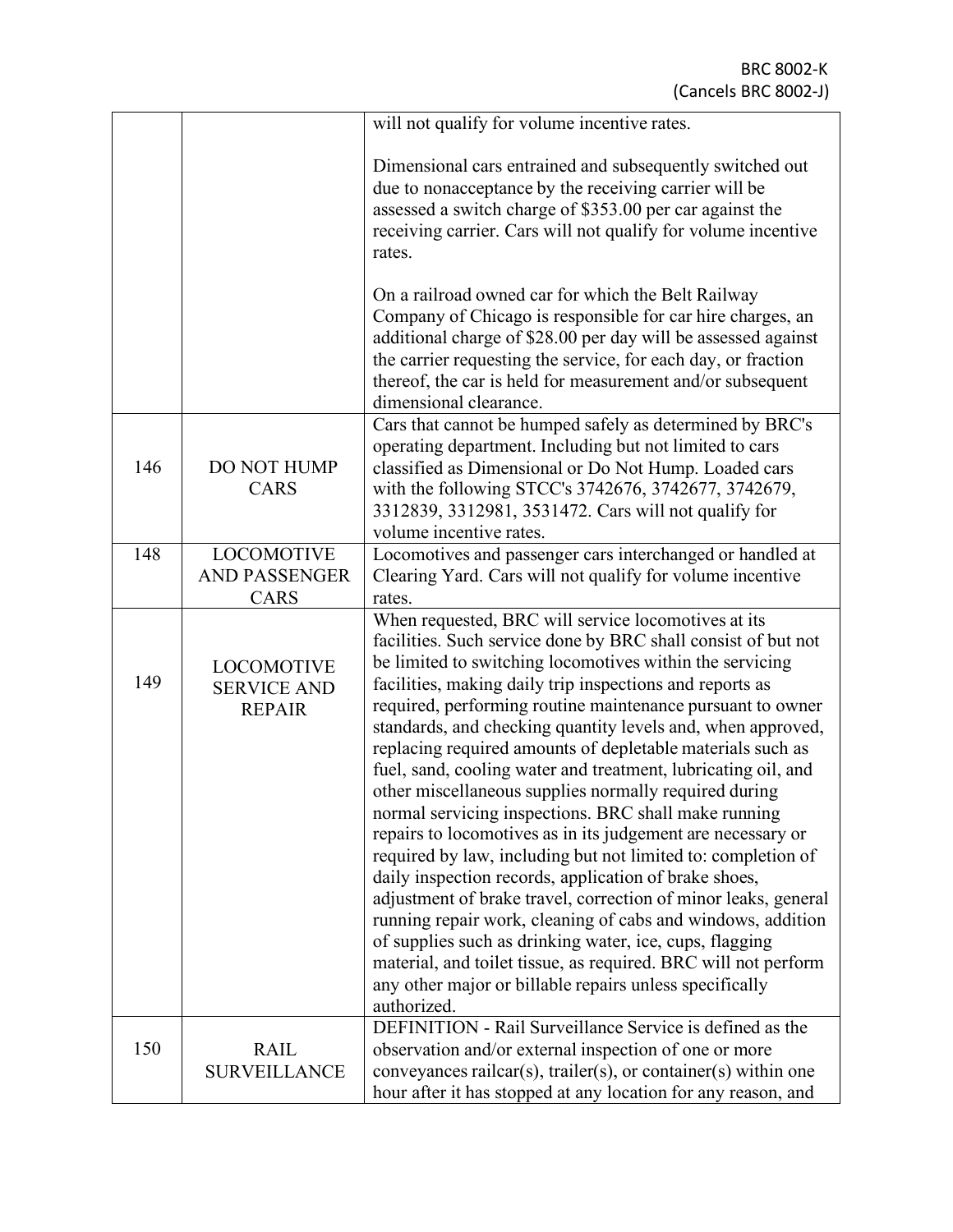|     |                                                                                                         | conducting re-inspections at least once an hour, to the extent<br>practicable, when the conveyance is on the BRC.                                                                                                                                                                                                                                                                                                                                                                                        |  |  |
|-----|---------------------------------------------------------------------------------------------------------|----------------------------------------------------------------------------------------------------------------------------------------------------------------------------------------------------------------------------------------------------------------------------------------------------------------------------------------------------------------------------------------------------------------------------------------------------------------------------------------------------------|--|--|
| 160 | <b>LANDING FEE</b>                                                                                      | If a train is interchanged directly between two carriers<br>whereby the train is temporarily yarded on BRC trackage for<br>crew transfer, and there are no contracts or letter agreements<br>to provide otherwise, a landing fee of \$19.00 per car will<br>apply in addition to trackage charges.                                                                                                                                                                                                       |  |  |
|     |                                                                                                         | If a car is bad ordered enroute on BRC Trackage in<br>connection with a Direct Move and it is necessary that it be<br>set out, such bad ordered car will be repaired at the outlying<br>location. Car will thereafter be handled by BRC to Clearing<br>to be classified in the connecting Carrier's outbound train.<br>The connecting Carrier, at BRC's discretion, may be allowed<br>to pick up a priority shipment, i.e.: autos, intermodal, etc., on<br>line.                                         |  |  |
| 165 | <b>CHARGES ON BAD</b><br><b>ORDERED CARS</b><br><b>SETOUT OF</b><br><b>DIRECT MOVE</b><br><b>TRAINS</b> | Car repairs will be billed in accordance with the Field and<br>Office Manuals of the Interchange rules adopted by the<br>Association of American Railroads, herinafter called<br>"Interchange Rules", in effect at the date of performance of<br>the repairs.                                                                                                                                                                                                                                            |  |  |
|     |                                                                                                         | Delivering Carrier will compensate \$179.00 per car handling,<br>if necessary to spot the car for repair, and an additional \$179<br>.00 per car handling fee back to Clearing Yard, in addition to<br>the applicable intermediate switch rate. In addition,<br>Delivering Carrier will compensate BRC for any charges<br>incurred in connection with repair including, but not<br>exclusively limited to, mobile cranes, mechanical overtime<br>incurred to repair the car, etc.                        |  |  |
| 170 | <b>CHARGES ON</b><br>LOCOMOTIVES<br><b>HELD FOR</b><br><b>INSPECTION</b>                                | When a locomotive (dead or under power) is received at<br>Clearing Yard and it is subsequently held for inspection by<br>the Receiving Carrier, a \$435.00 switching charge will be<br>assessed against the Receiving Carrier, in addition to the<br>intermediate switch charge, to handle the locomotive to a<br>holding track. In addition a \$117.00 holding charge will be<br>assessed against the Receiving Carrier for each day, or<br>fraction thereof, the locomotive is held on the BRC pending |  |  |
|     |                                                                                                         | authorization of release to an outbound train. Locomotive<br>will be interchanged to the Receiving Carrier upon arrival at<br>the Roundhouse, Departure Track or Staging Track.<br>Locomotive entrained in other than the Locomotive Consist<br>will remain in the account of the Delivering Carrier until<br>placement at the Roundhouse, Departure Track or Staging<br>Track. If repairs become necessary prior to moving the                                                                          |  |  |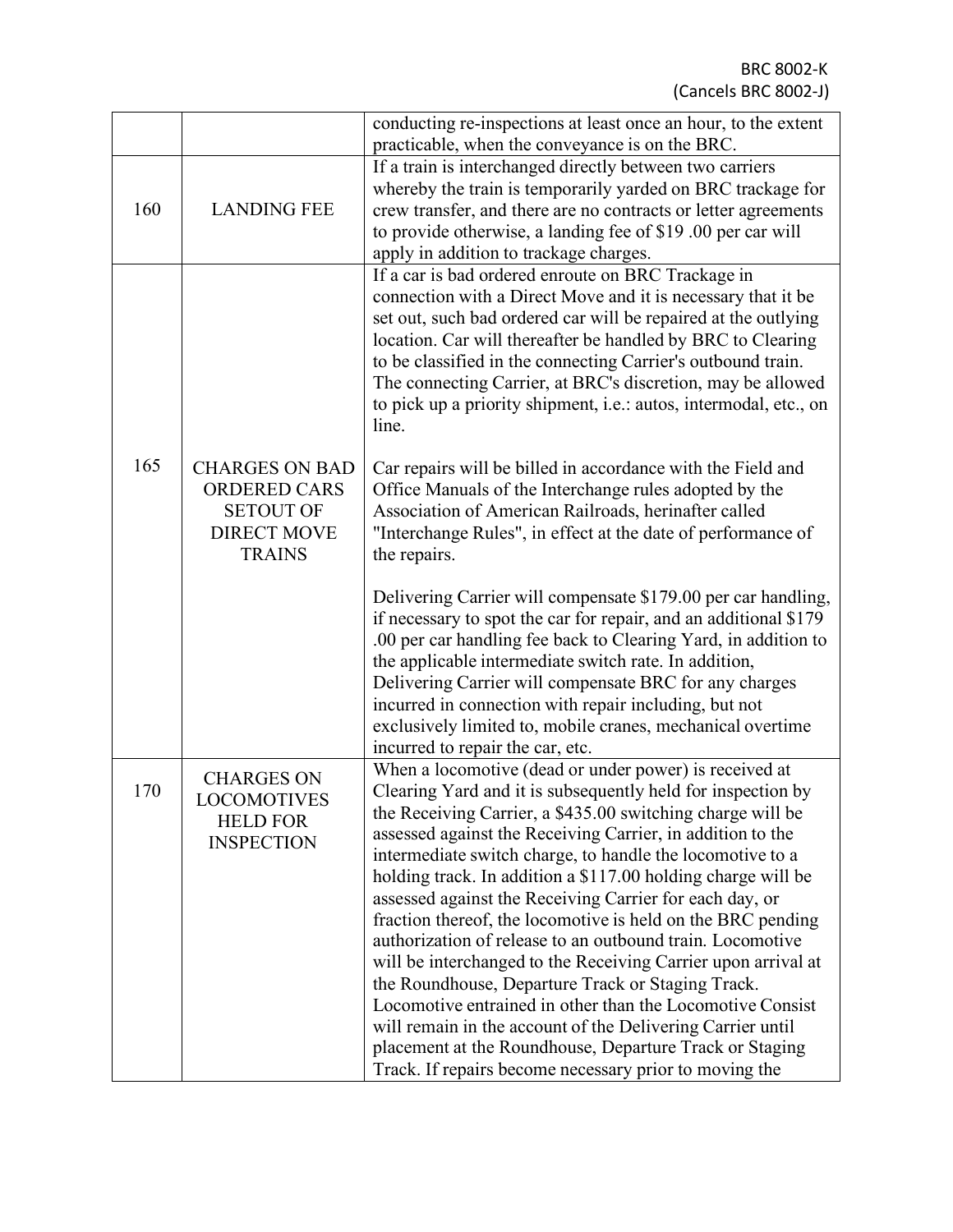|                                                                                                                                                              |                                                                                                                                                                                                  | locomotive, the Receiving Carrier will be responsible to<br>coordinate any repairs to the locomotive.                                                                                                                                                                                                                                                                                                                                                                                                                                                                                                                                                                                                                                                                                                |  |
|--------------------------------------------------------------------------------------------------------------------------------------------------------------|--------------------------------------------------------------------------------------------------------------------------------------------------------------------------------------------------|------------------------------------------------------------------------------------------------------------------------------------------------------------------------------------------------------------------------------------------------------------------------------------------------------------------------------------------------------------------------------------------------------------------------------------------------------------------------------------------------------------------------------------------------------------------------------------------------------------------------------------------------------------------------------------------------------------------------------------------------------------------------------------------------------|--|
| 175                                                                                                                                                          | <b>CHARGES ON</b><br><b>CARS DELAYED</b><br><b>AT SOUTH</b><br><b>CHICAGO OR</b><br>OTHER OUTLYING<br>YARDS DUE TO<br><b>RECEIVING</b><br><b>CARRIER'S</b><br><b>FAILURE TO</b><br><b>HANDLE</b> | Cars loaded or empty placed for interchange at South<br>Chicago or other outlying yards will be subject to the penalty<br>charge described herein if cars remain on BRC in excess of<br>24 hours from the scheduled departure time.<br>Said times and day of week operation to be agreed to by<br>BRC and the respective carrier. Said cars will be subject to a<br>charge of \$203.00 per car for every 24 hour period until said<br>cars are pulled by the receiving carrier.                                                                                                                                                                                                                                                                                                                      |  |
| 180                                                                                                                                                          | <b>CHARGES ON</b><br>PASSENGER CARS<br><b>HELD FOR</b><br><b>CLEARANCE OR</b><br><b>INSPECTION</b>                                                                                               | Passenger cars received at Clearing Yard and subsequently<br>held for clearance or inspection by the receiving carrier will<br>be assessed a \$435.00 switching charge for the movement to<br>and from the storage or staging track.<br>In addition, a \$117.00 holding charge will be assessed to the<br>receiving carrier for each day, or fraction thereof. The<br>passenger car(s) will be interchanged to the receiving carrier<br>once the car is moved from the inbound receiving track.<br>If repairs or inspections are necessary prior to the outbound<br>movement, the receiving carrier will be responsible to<br>coordinate the repairs or inspections.                                                                                                                                 |  |
| 181                                                                                                                                                          | <b>LIABILITY FOR</b><br><b>PASSENGER CARS</b>                                                                                                                                                    | Delivering Carrier(s) of Passenger cars will have a<br>maximum liability for lading loss or damage to equipment is<br>\$10,000.00 per shipment. If the Delivering carrier<br>determines at any point that special handling is required to<br>ensure safe movement of equipment billed under this item,<br>any such charges incurred will be billed in addition to the<br>rate. Rate in this item does not include charges for the cost of<br>repairs necessary for the safe movement of equipment<br>moving on own wheels.                                                                                                                                                                                                                                                                           |  |
| <b>CHARGE FOR</b><br>185<br><b>REPOSITIONING</b><br><b>OUTBOUND</b><br><b>LOCOMOTIVES</b><br>WITH BRC<br><b>RESOURCES</b><br>ready a train for DP operation. |                                                                                                                                                                                                  | When orders are received from the outbound carrier to<br>rework a locomotive consist once set, a charge of \$179.00<br>per locomotive unit will be assessed. When necessary to<br>turn a locomotive, with BRC resources, an additional \$386<br>charge will apply for each locomotive turned. No charge is<br>accrued when repositioning of outbound power is<br>performed by crews of the outbound carrier. When BRC<br>resources are utilized to position power, link or unlink<br>distributed power locomotives, or reposition to allow for<br>distributed power operation; a fixed charge of \$456 will<br>be assessed. This charge is assessed on per train basis at<br>the sole operational discretion of the BRC and is charged<br>when instructions are received from an outbound carrier to |  |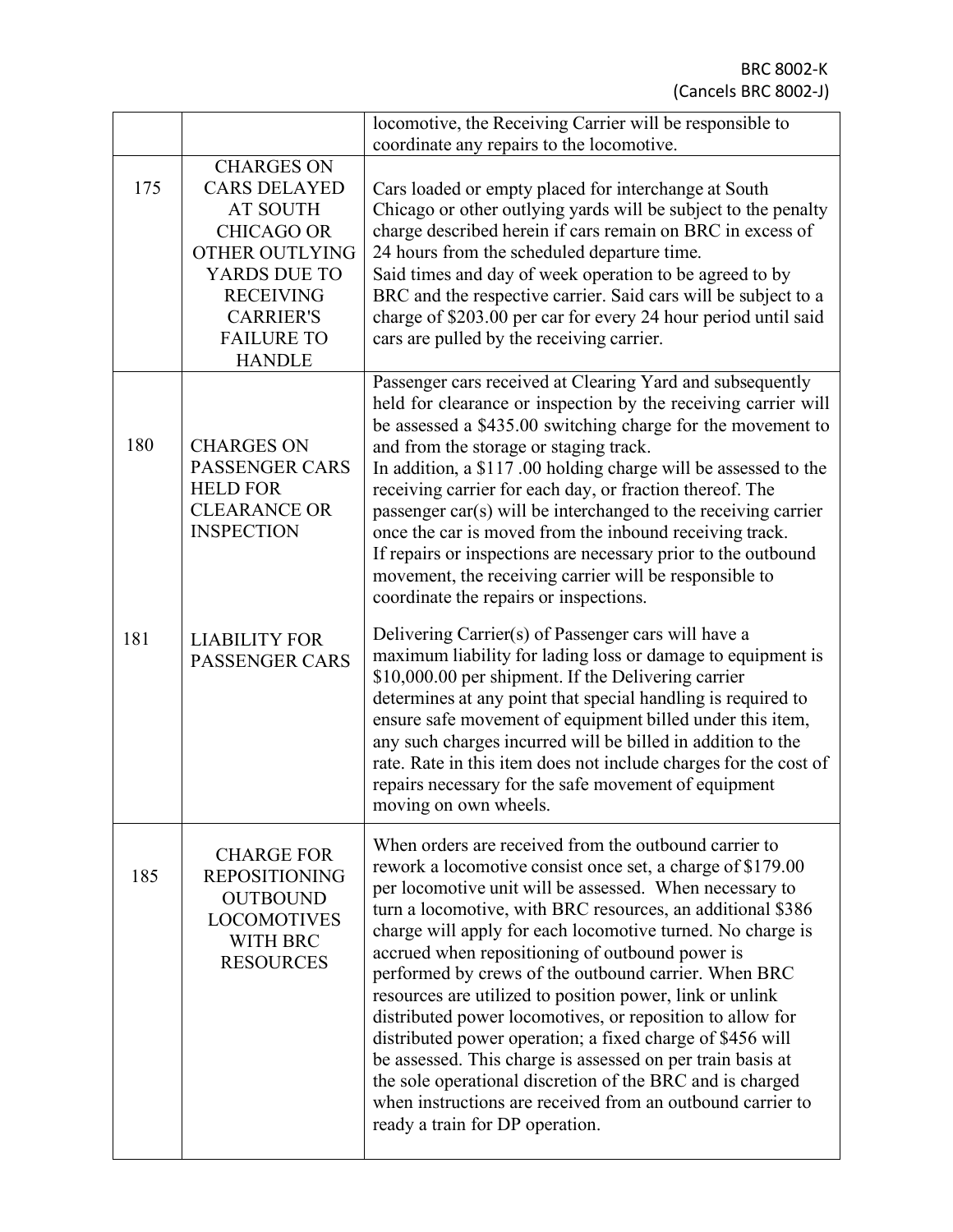|                                                         |                        | Burlington Northern Santa Fe Corporation |
|---------------------------------------------------------|------------------------|------------------------------------------|
|                                                         | <b>CONNECTING LINE</b> | Canadian National Railway Company        |
| 190                                                     | <b>FROM AND TO</b>     | Chicago Rail Link                        |
|                                                         | <b>WHICH RATES</b>     | Chicago, South Shore & South Bend        |
|                                                         | <b>APPLY</b>           | CP Rail System                           |
|                                                         | <b>ALPHABETICALLY</b>  | CSX Transportation, Inc.                 |
| <b>ARRANGED</b><br>Indiana Harbor Belt Railroad Company |                        |                                          |
| Norfolk Southern Railway Company                        |                        |                                          |
|                                                         |                        | South Chicago & Indiana Harbor RR        |
|                                                         |                        | Union Pacific Railroad                   |
|                                                         |                        | Wisconsin Southern Railway Company       |

## **SECTION ONE**

Where through rates are authorized in tariffs of carriers party to this tariff, the Belt Railway Company of Chicago will charge the following for terminal service to or from industries and team tracks located on the Belt Railway Company of Chicago.

|             |                                                                                       |                                                                                                                                                                                     | <b>INDUSTRIES</b> |                |
|-------------|---------------------------------------------------------------------------------------|-------------------------------------------------------------------------------------------------------------------------------------------------------------------------------------|-------------------|----------------|
|             |                                                                                       |                                                                                                                                                                                     | <b>BY ZONE</b>    | PER CAR        |
| <b>ITEM</b> | <b>SUBJECT</b>                                                                        | <b>APPLICATION</b>                                                                                                                                                                  | (SEE              | <b>CHARGES</b> |
|             |                                                                                       |                                                                                                                                                                                     | <b>SECTION</b>    | (in dollars)   |
|             |                                                                                       |                                                                                                                                                                                     | THREE)            |                |
| 1001        |                                                                                       | <b>LOADED FREIGHT CARS</b>                                                                                                                                                          | Zone 1            | \$593.00       |
| 1002        |                                                                                       | (Note: Charge also includes the                                                                                                                                                     | Zone 2            | \$495.00       |
| 1003        |                                                                                       | handling of empty cars)                                                                                                                                                             | Zone 3            | \$607.00       |
| 1004        |                                                                                       | <b>EMPTY FREIGHT CARS, including</b>                                                                                                                                                | Zone 1            | \$297.00       |
| 1005        |                                                                                       | idler cars. (An idler car is an empty                                                                                                                                               | Zone 2            | \$247.00       |
| 1006        | <b>TERMINAL</b><br><b>SWITCHING</b><br><b>SERVICE</b><br><b>TO/FROM</b><br><b>BRC</b> | car, on which no part of a load rests,<br>that is used in transporting freight of<br>unusual length or excessive weight<br>for the safe transportation or<br>protection of lading). | Zone 3            | \$304.00       |
| 1007        | <b>INDUSTRIES</b>                                                                     |                                                                                                                                                                                     | Zone 1            | \$593.00       |
| 1008        | <b>AND TEAM</b>                                                                       | ALL CLASSES OF RAILWAY                                                                                                                                                              | Zone 2            | \$495.00       |
|             | <b>TRACKS</b>                                                                         | EQUIPMENT OTHER THAN<br>FREIGHT EQUIMENT, VIZ. BUT<br><b>NOT LIMITED TO:</b>                                                                                                        |                   |                |
| 1009        |                                                                                       | MAINTENANCE OF WAY EQUIPMENT<br>PASSENGER EQUIPMENT<br><b>RAIL TEST CARS</b><br><b>LOCOMOTIVES</b><br>(DEAD OR UNDER POWER) ETC.                                                    | Zone 3            | \$607.00       |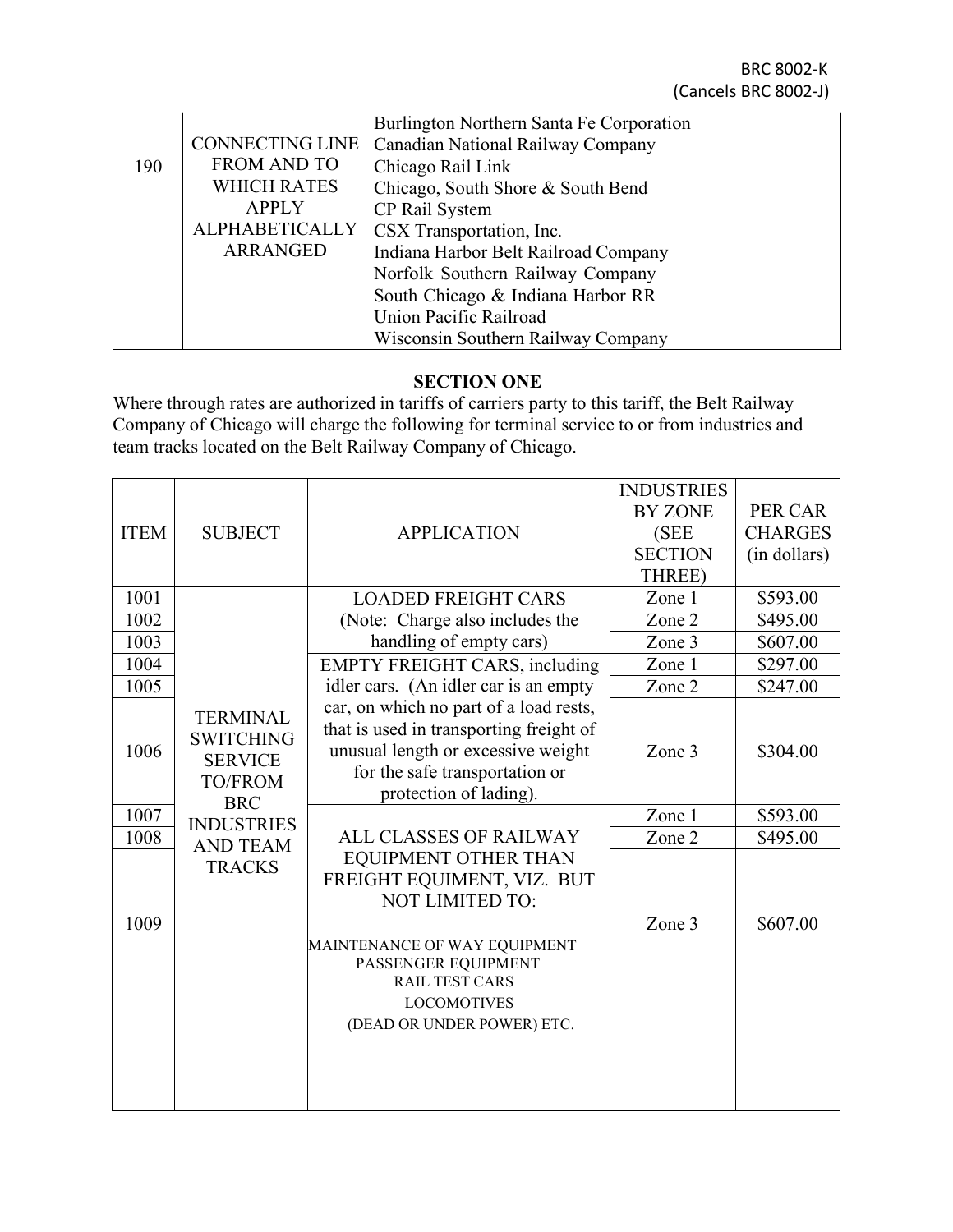| 1106 | <b>TERMINAL</b>    | GRAIN, VIZ:    | 1-4        | \$495.00 |
|------|--------------------|----------------|------------|----------|
| 1107 | <b>SWITCHING</b>   | barley, corn,  | $5 - 24$   | \$217.00 |
| 1108 | <b>SERVICE TO/</b> | oats, soybean, |            |          |
|      | <b>FROM</b>        | wheat          |            |          |
|      | INGREDION,         | and grain      |            |          |
|      | AGRO, IL           | screenings, in | 25 or more | \$141.00 |
|      |                    | multiple car   |            |          |
|      |                    | deliveries     |            |          |
|      |                    | from the same  |            |          |
|      |                    | carrier.       |            |          |

#### SECTION TWO

The Belt Railway Company of Chicago will charge the following for intermediate service via The Belt Railway Company of Chicago.

| <b>ITEM</b> | <b>SUBJECT</b>      | <b>APPLICATION</b>                              | <b>CHARGES PER</b> |
|-------------|---------------------|-------------------------------------------------|--------------------|
|             |                     |                                                 | <b>CAR</b>         |
|             |                     |                                                 | (in dollars)       |
| 2001        | <b>INTERMEDIATE</b> | <b>VOLUME INCENTIVE SWITCH</b>                  |                    |
|             | <b>SERVICE VIA</b>  | <b>RATES FOR QUALIFYING</b>                     |                    |
|             | <b>BRC</b>          | <b>CLEARING CONNECTION TRAFFIC</b>              |                    |
|             |                     | <b>LOADED AND EMPTY FREIGHT</b>                 |                    |
|             |                     | <b>CARS</b>                                     |                    |
|             |                     |                                                 |                    |
|             |                     | 1 THRU 25                                       | \$178.19           |
|             |                     | <b>26 THRU 100</b>                              | \$92.78            |
|             |                     | 101 THRU 200                                    | \$67.15            |
|             |                     | 201 THRU 300                                    | \$58.27            |
|             |                     | 301 THRU 400                                    | \$53.64            |
|             |                     | 401 THRU 500                                    | \$50.59            |
|             |                     | 501 THRU 600                                    | \$48.36            |
|             |                     | 601 THRU 700                                    | \$46.61            |
|             |                     | <b>701 THRU 800</b>                             | \$45.19            |
|             |                     | 801 THRU 900                                    | \$43.98            |
|             |                     | 901 THRU 1,000                                  | \$42.95            |
|             |                     | 1,001 AND OVER                                  | \$42.04            |
| 2002        |                     | <b>OUTSIDE CLEARING</b>                         |                    |
|             |                     | <b>INTERMEDIATE TRAFFIC</b>                     |                    |
|             |                     | <b>Clearing Connection Traffic interchanged</b> |                    |
|             |                     | at a location other than Clearing Yard          | \$178.00           |
|             |                     | Note: If the monthly volume of Clearing         |                    |
|             |                     | Connection Traffic is under 26 cars per         |                    |
|             |                     | day the Outside Clearing rate will be           |                    |
|             |                     | \$160.00 per car.                               |                    |
| 2003        |                     | HAZARDOUS (NON-RSSM)                            | \$178.00           |
|             |                     | <b>SHIPMENTS</b>                                |                    |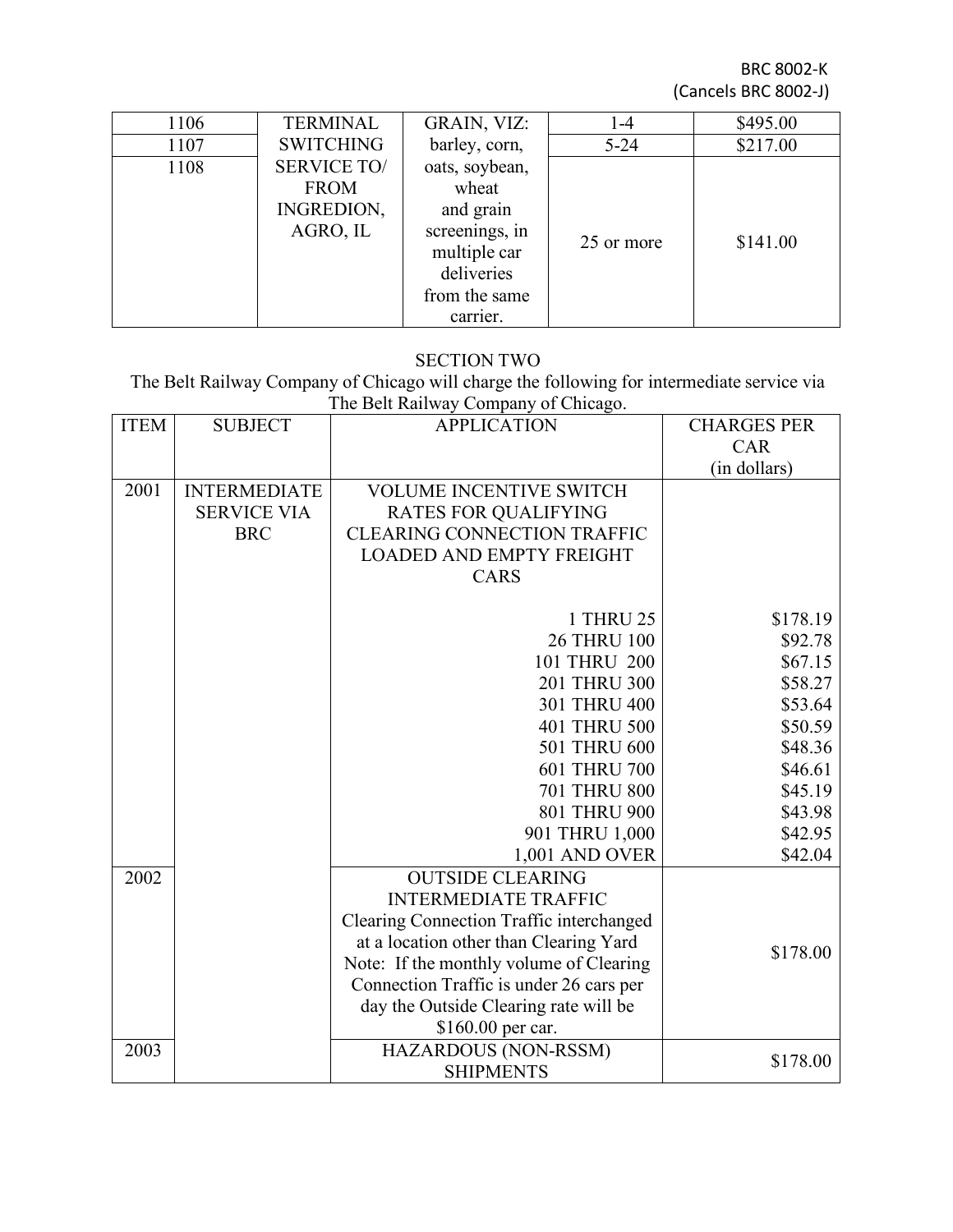|      | Loaded cars with STCC 4800000 thru<br>4999999 |                  |
|------|-----------------------------------------------|------------------|
|      | DANGEROUS SHIPMENTS - Explosive               |                  |
|      | Division 1.1 or 1.2, Radioactive, and TIH     |                  |
| 2004 | shipments as listed in Part 173 or Tariff     | \$589.00         |
|      | ICC BOE 6000 Series.                          |                  |
|      |                                               |                  |
|      | <b>ADDITIONAL CHARGES</b>                     |                  |
|      | 1. Cars carrying dangerous                    |                  |
|      | goods/hazardous materials (or cars            |                  |
|      | containing residue of dangerous               |                  |
|      | goods/hazardous materials which are           |                  |
|      | found to be leaking may be moved to an        |                  |
|      | isolation track for securement. The cost      |                  |
|      | of securement varies widely, depending        |                  |
|      | on the work involved. Securement fees         |                  |
|      | will be assessed, and invoiced, on a case     |                  |
|      | by case basis.                                |                  |
|      |                                               |                  |
|      | 2. In addition to flat charge under this      | $$2,337.00$ for  |
|      | Tariff item, Carrier will bill beneficial     | switching        |
|      | owner of leaking material in all instances    |                  |
|      | for:                                          |                  |
|      | a. Carrier response costs and those of        |                  |
|      | contractors.                                  |                  |
|      | b. Response costs of Agencies having          |                  |
|      | jurisdiction if billed.                       |                  |
|      | On a case by case basis, carrier will bill    |                  |
|      | beneficial owner of leaking material for:     |                  |
|      | a. Interline revenue lost to Belt for         |                  |
|      | traffic diverted away from Belt.              |                  |
|      | b. Additional per diem equipment              |                  |
|      | rental for delay to traffic already in Belt   |                  |
|      | accounts.                                     |                  |
| 2005 | PERISHABLE FREIGHT - Moving                   | \$469.00         |
|      | under refrigeration, ventilation or car       |                  |
|      | heater service (including handling of         | $100\%$ from     |
|      | empty car.)                                   | delivering road. |
| 2006 | DIMENSIONAL & DO NOT HUMP                     |                  |
|      | <b>SHIPMENTS - Carloads exceeding</b>         |                  |
|      | height, width, or maximum gross weight        |                  |
|      | restrictions as published in "Railway Line    |                  |
|      | Clearances" publication, including any        | \$353.00         |
|      | other traffic which requires a special        |                  |
|      | clearance, movement with a Dimensional        |                  |
|      | Movement File Clearance, or any car           |                  |
|      | designated as a "Do Not Hump" car             |                  |
|      |                                               |                  |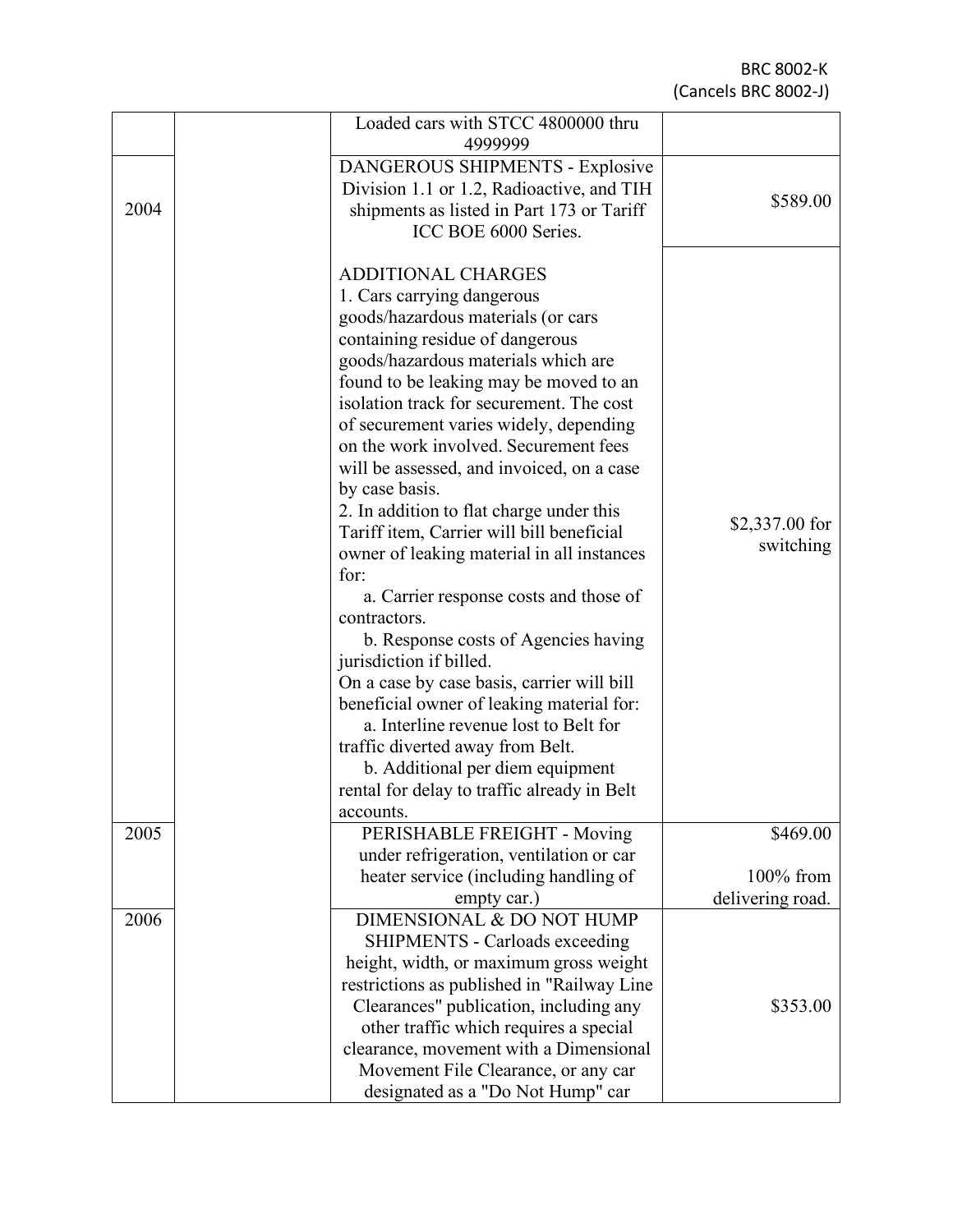|      | which must be manually handled or        |          |
|------|------------------------------------------|----------|
|      | shoved over the hump.                    |          |
| 2007 | ALL CLASSES OF RAILWAY                   |          |
|      | EQUIPMENT OTHER THAN FREIGHT             |          |
|      | EQUIPMENT, VIZ. BUT NOT LIMITED          |          |
|      | TO:                                      |          |
|      | Maintenance of Way Equipment             |          |
|      | Passenger Equipment                      |          |
|      | <b>Rail Test Cars</b>                    |          |
|      | Locomotives (dead or under power)        | \$731.00 |
|      |                                          |          |
|      | NOTE: An additional charge of            |          |
|      | \$1,461.00 will be assessed for each     |          |
|      | locomotive where BRC handling is         |          |
|      | required to/from a connection outside    |          |
|      | Clearing Yard.                           |          |
| 2008 | <b>AUTO CARRIERS - AUTO RACKS</b>        |          |
|      | <b>LOADED</b>                            | \$178.00 |
|      | "V" type equipment                       |          |
| 2009 | TOFC/COFC EQUIPMENT                      |          |
|      | "P,Q.S" type equipment                   | \$178.00 |
| 2010 | ROAD HAUL INTO/OUT OF the                |          |
|      | CHICAGO SWITCHING DISTRICT               |          |
|      | Cars delivered by an intermediate switch | \$178.00 |
|      | carrier to BRC for interchange service   |          |

#### SECTION THREE

The Belt Railway Company of Chicago will charge the following for additional services as listed

| <b>ITEM</b> | <b>SUBJECT</b>     | <b>APPLICATION</b>                                      | <b>CHARGES</b> |
|-------------|--------------------|---------------------------------------------------------|----------------|
|             |                    |                                                         | PER CAR        |
|             |                    |                                                         | (in dollars)   |
|             |                    | <b>RE-HUMPS</b>                                         |                |
| 3001        |                    | Notwithstanding the rate structure set forth in Section |                |
|             | <b>ADDITIONAL</b>  | 1, and Section 2, any switching move which requires     |                |
|             | <b>SERVICE VIA</b> | more than one hump event to be subsequently             |                |
|             | <b>BRC</b>         | interchanged to the destination carrier shall be        | \$42.04        |
|             |                    | assessed an additional charge per "Re-hump" event.      |                |
|             |                    | This charge is applicable and in addition to all        |                |
|             |                    | contractual arrangements, unless otherwise specified.   |                |
|             |                    | <b>OUTBUND BLOCKING CHARGE</b>                          |                |
| 3002        |                    | One "free" outbound block per 2,000 outbound cars.      |                |
|             |                    | Charge applied to each car of excess blocks with        | \$6.95         |
|             |                    | smallest number of cars.                                |                |
|             |                    | <b>PULLER SERVICE</b>                                   | \$1,258.00     |
| 3003        |                    | Requested service when available.                       |                |
|             |                    | Per 8 Hour Crew                                         |                |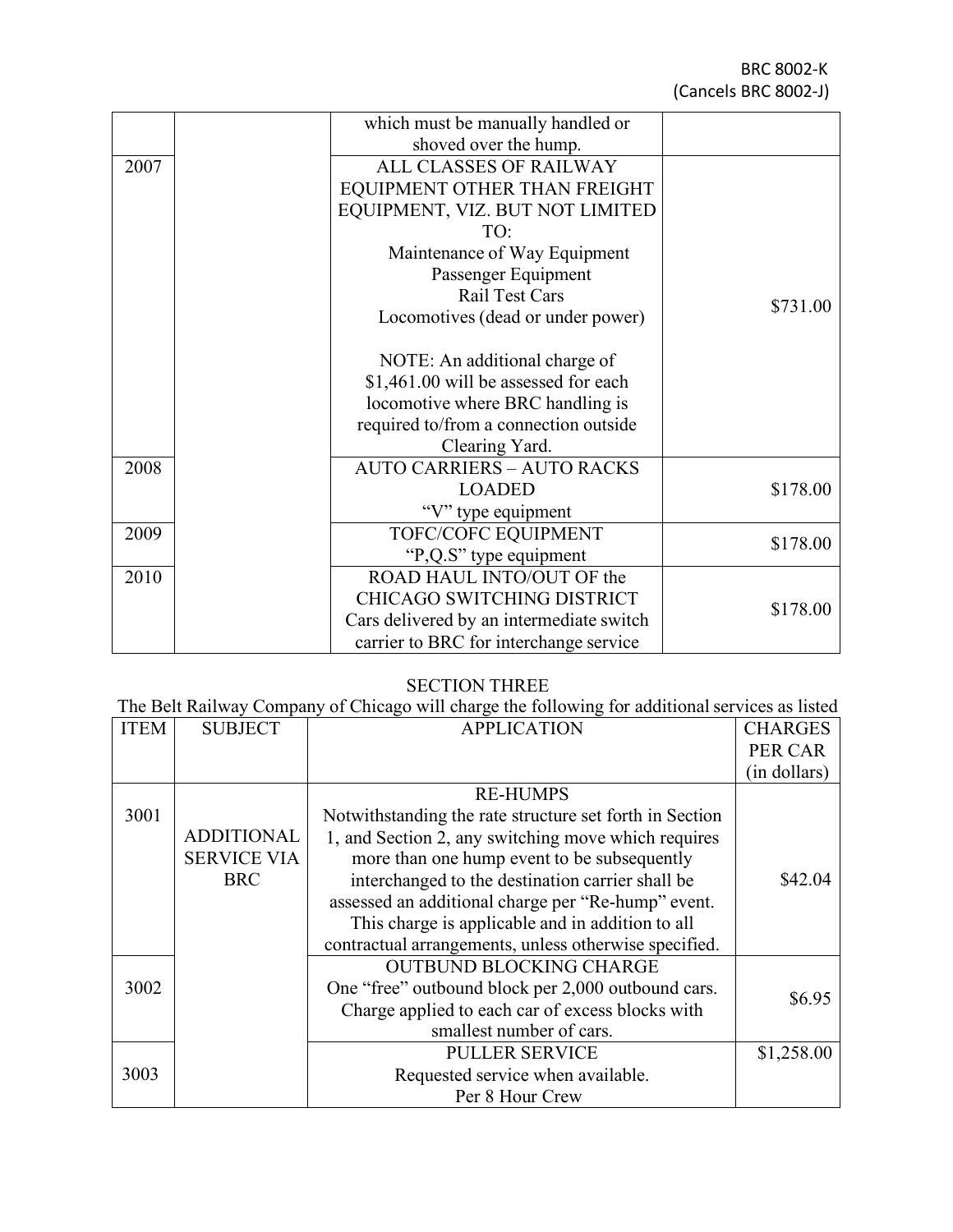|      | Each Additional Hour                               | \$158.00    |
|------|----------------------------------------------------|-------------|
|      | BRC Locomotive, Per Day, Per Unit                  | \$377.00    |
|      | <b>Lunch Penalties</b>                             | \$62.00     |
|      | <b>LOCOMOTIVE SERVICING</b>                        |             |
|      | Servicing of foreign locomotives at Clearing Yard. |             |
|      |                                                    |             |
| 3004 | Diesel Fuel and Lube Oil                           | <b>COST</b> |
|      | Servicing Unit                                     | \$190.00    |
|      | <b>Supplies</b>                                    | \$17.00     |
|      | Diesel Fuel Surcharge Per Gallon                   | \$0.05      |
|      | Sand Surcharge Per Ton                             | \$3.24      |

## SECTION FOUR

Rates named in Section One of this tariff will apply to industries located on The Belt Railway Company of Chicago and categorized herein according to zones. (See Item 65 for changes.)

| <b>ITEM</b> | <b>SUBJECT</b>                                       | <b>APPLICATION</b>                                                                                                                                                                                                                                                                                                       |
|-------------|------------------------------------------------------|--------------------------------------------------------------------------------------------------------------------------------------------------------------------------------------------------------------------------------------------------------------------------------------------------------------------------|
|             |                                                      | <b>CHARTER STEEL PRODUCTS</b><br>1600 S. KOSTNER                                                                                                                                                                                                                                                                         |
| 4001        | ZONE <sub>3</sub><br>ALPHA LIST Of INDUSTRIES        | <b>EXXON MOBIL</b><br><b>3801 S. CICERO</b><br><b>FLEXOGLASS</b><br>4647 W. AUGUSTA BLVD.<br>UNILEVER BEST FOODS<br>2816 S. KILBOURN                                                                                                                                                                                     |
| 4002        | ZONE <sub>2</sub><br><b>ALPHA LIST Of INDUSTRIES</b> | AFTON CHEMICALS INC.<br>7201 WEST 65TH ST.<br><b>AGRIUM USA INC.</b><br>13131 LAKE FRASER DR<br>CALGARY, AB CANADA<br><b>AGROW FRESH PRODUCE</b><br><b>4540 S. KOLMAR</b><br><b>ALLIANCE STEEL</b><br>6499 W. 66TH PL.<br>COLONIAL BRICK CO.<br>2222 S. HALSTED ST.<br><b>CORRUGATED SUPPLIES</b><br>5043 W. 67TH STREET |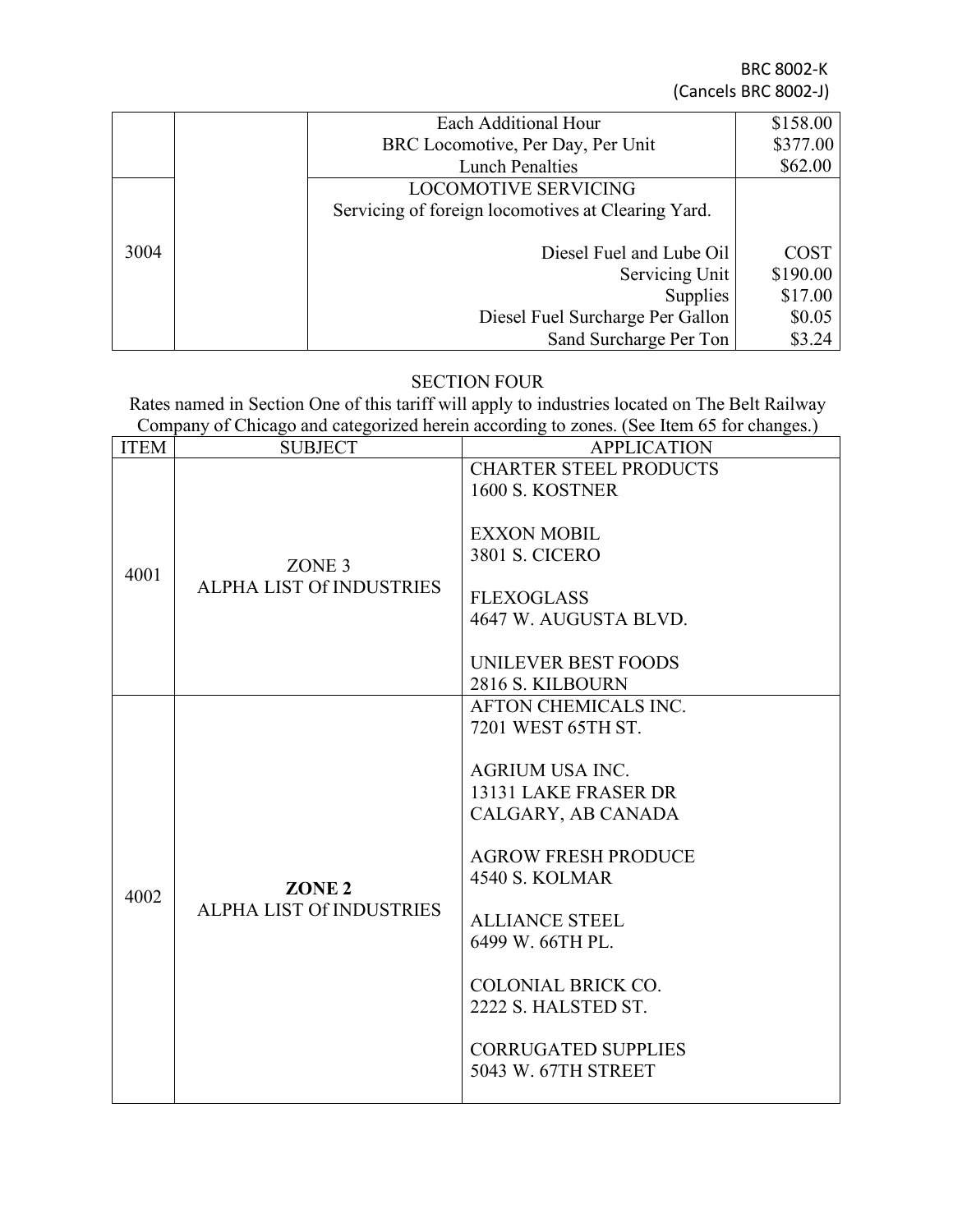|  | DART CONTAINER CORP (SOLO CUP)       |
|--|--------------------------------------|
|  | <b>7575 SOUTH KOSTNER</b>            |
|  |                                      |
|  |                                      |
|  | <b>GENERAL ELEC. APPL. SER. SHOP</b> |
|  | <b>6045 S. NOTTINGHAM</b>            |
|  |                                      |
|  | <b>GRACE DAVISON</b>                 |
|  |                                      |
|  | 4099 W. 71ST STREET                  |
|  |                                      |
|  | <b>HALLSTAR COMPANY</b>              |
|  |                                      |
|  | 5851 WEST 73RD ST.                   |
|  |                                      |
|  | <b>HELM FINANCIAL</b>                |
|  | 505 SANSOME ST.                      |
|  |                                      |
|  | SAN FRANCISCO, CA                    |
|  |                                      |
|  | HOIST LIFT TRUCK MFG.                |
|  | 6499 WEST 65TH ST.                   |
|  |                                      |
|  |                                      |
|  | HOME PRODUCTS INTL.                  |
|  | 4501 WEST 47TH ST.                   |
|  |                                      |
|  | INDEPENDENCE TUBE CORP.              |
|  |                                      |
|  | 6226 WEST 74TH ST.                   |
|  |                                      |
|  | <b>INGREDION INC.</b>                |
|  | <b>ARGO</b>                          |
|  |                                      |
|  |                                      |
|  | <b>INTERNATIONAL PAPER</b>           |
|  | 5300 WEST 73RD ST.                   |
|  |                                      |
|  |                                      |
|  | <b>JERICH USA INC.</b>               |
|  | 6558 WEST 73RD ST.                   |
|  |                                      |
|  | <b>MANSFIELD OIL</b>                 |
|  |                                      |
|  | P.O. BOX 48                          |
|  | MARK, IL                             |
|  |                                      |
|  | MIDWEST WHSE, & DIST, SYSTEM         |
|  |                                      |
|  | 6634 WEST 68TH STREET                |
|  |                                      |
|  | MONDELEZ INTERNATIONAL               |
|  | <b>7300 S. KEDZIE</b>                |
|  |                                      |
|  |                                      |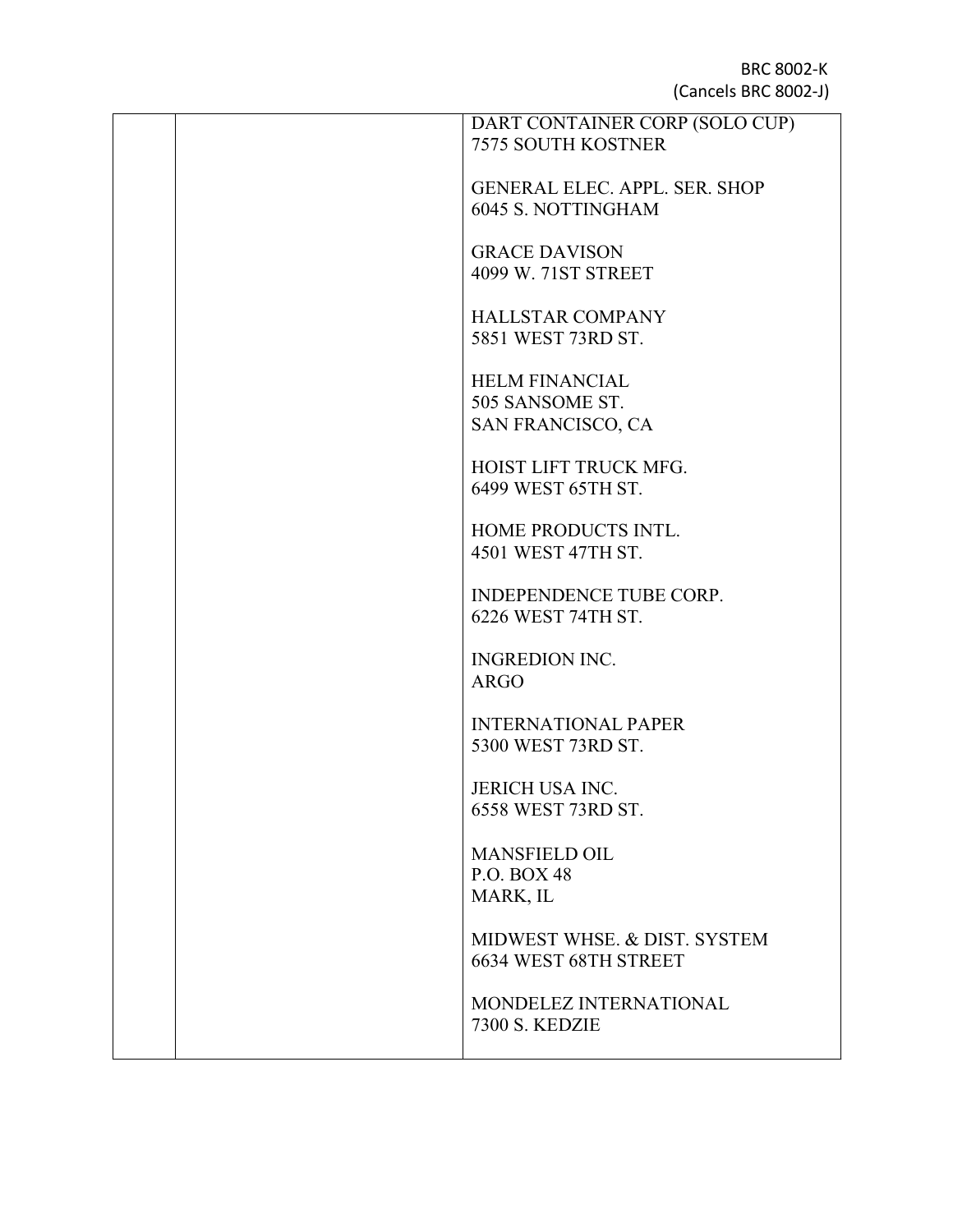| <b>MOTIVE POWER</b>          |
|------------------------------|
| <b>1905 MARKETVIEW DR</b>    |
| YORKVILLE, IL                |
|                              |
|                              |
| <b>NALCO CHEMICAL</b>        |
| 6216 WEST 66TH STREET        |
|                              |
| <b>NEXUS DISTRIBUTION</b>    |
| 6220 WEST 73RD STREET        |
|                              |
|                              |
| OCCIDENTAL ELECTROCHEM CORP. |
| 4201 WEST 69TH ST.           |
|                              |
| PCA CHICAGO CONTAINER        |
| 5445 WEST 73RD ST.           |
|                              |
|                              |
| PCS SALES USA                |
| 122 1ST AVE SOUTH            |
| SASKATOON, SK CANADA         |
|                              |
| PERKINS PRODUCTS INC.        |
|                              |
| 7025 WEST 66TH ST.           |
|                              |
| <b>PACTIV</b>                |
| <b>7200 S. MASON</b>         |
| 7207 S. MASON                |
|                              |
|                              |
| RAMPTECH AMERICA             |
| 6900 S. CENTRAL              |
|                              |
| <b>RAYNER RINN-SCOTT</b>     |
| <b>6700 SOUTH OLD HARLEM</b> |
|                              |
| <b>ROQUETTE</b>              |
|                              |
| 1417 EXCHANGE ST.            |
| <b>KEOKUK, IA</b>            |
|                              |
| SIMS-METAL/MANAGEMENT        |
| <b>6660 SOUTH NASHVILLE</b>  |
|                              |
|                              |
| <b>SUPERIOR GRAPHITE</b>     |
| 6616 S. LARAMIE              |
| 6540 S. LARAMIE              |
|                              |
|                              |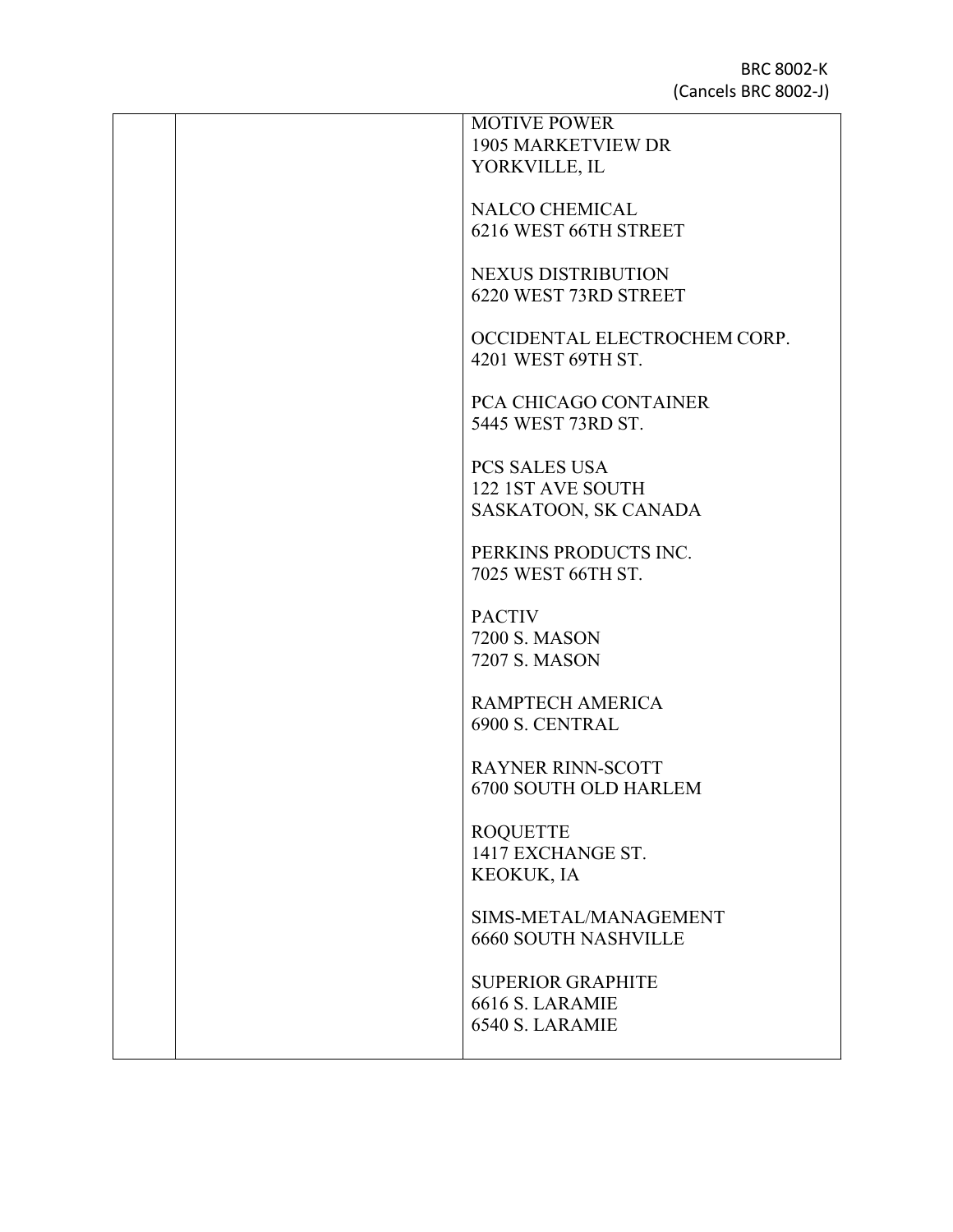|      |                                 | TOTAL PETROCHEMICALS USA        |
|------|---------------------------------|---------------------------------|
|      |                                 |                                 |
|      |                                 | P.O. BOX 674411                 |
|      |                                 | HOUSTON, TX                     |
|      |                                 |                                 |
|      |                                 | <b>TOOTSIE ROLL INDUSTRIES</b>  |
|      |                                 | <b>7401 S. CICERO AVE.</b>      |
|      |                                 |                                 |
|      |                                 |                                 |
|      |                                 | <b>UNIVAR</b>                   |
|      |                                 | 7050 WEST 71ST ST.              |
|      |                                 |                                 |
|      |                                 | <b>U.S. BUREAU OF STANDARDS</b> |
|      |                                 | DEPARTMENT OF COMMERCE          |
|      |                                 | <b>WASHINGTON D.C.</b>          |
|      |                                 |                                 |
|      |                                 | W. R. GRACE CONST. PRODS.       |
|      |                                 |                                 |
|      |                                 | 6051 W. 65TH                    |
|      |                                 |                                 |
|      |                                 | <b>WESTROCK</b>                 |
|      |                                 | 6131 WEST 74TH STREET           |
| 4003 |                                 | ELG METALS, INC.                |
|      |                                 | <b>103RD AND CALUMET</b>        |
|      |                                 |                                 |
|      |                                 | <b>FIRST UNION RAIL</b>         |
|      |                                 | <b>6250 RIVER ROAD</b>          |
|      |                                 |                                 |
|      | ZONE <sub>3</sub>               | ROSEMONT, IL                    |
|      | <b>ALPHA LIST Of INDUSTRIES</b> |                                 |
|      |                                 | <b>SKYWAY CEMENT CO. LLC</b>    |
|      |                                 | 3020 EAST 103RD STREET          |
|      |                                 |                                 |
|      |                                 | WABTEC (CARDWELL WESTINGHOUSE)  |
|      |                                 | 8400 SOUTH STEWART              |
|      |                                 |                                 |

## EXPLANATION OF ABBREVIATIONS

| <b>ABBREVIATION</b> | <b>EXPLANATION</b>                                                   |  |
|---------------------|----------------------------------------------------------------------|--|
| <b>ASLG</b>         | American Short Line and Regional Railroad Association                |  |
| <b>BRC</b>          | Belt Railway Company of Chicago                                      |  |
| <b>BOE</b>          | Hazardous Materials Regulations of the Department of Transportation, |  |
|                     | Bureau of Explosives, Agent.                                         |  |
| <b>CFR</b>          | Code of Federal Regulations                                          |  |
| <b>ICC</b>          | <b>Interstate Commerce Commission</b>                                |  |
| lbs                 | Pounds                                                               |  |
| <b>NSO</b>          | National Service Order, Western Trunk Line Committee, Agent.         |  |
| <b>RER</b>          | Official Railway Equipment Register                                  |  |
| <b>TIH</b>          | <b>Toxic Inhalation Hazard</b>                                       |  |
| <b>UFC</b>          | Uniform Freight Classification, Uniform Classification Committee,    |  |
|                     | Agent.                                                               |  |